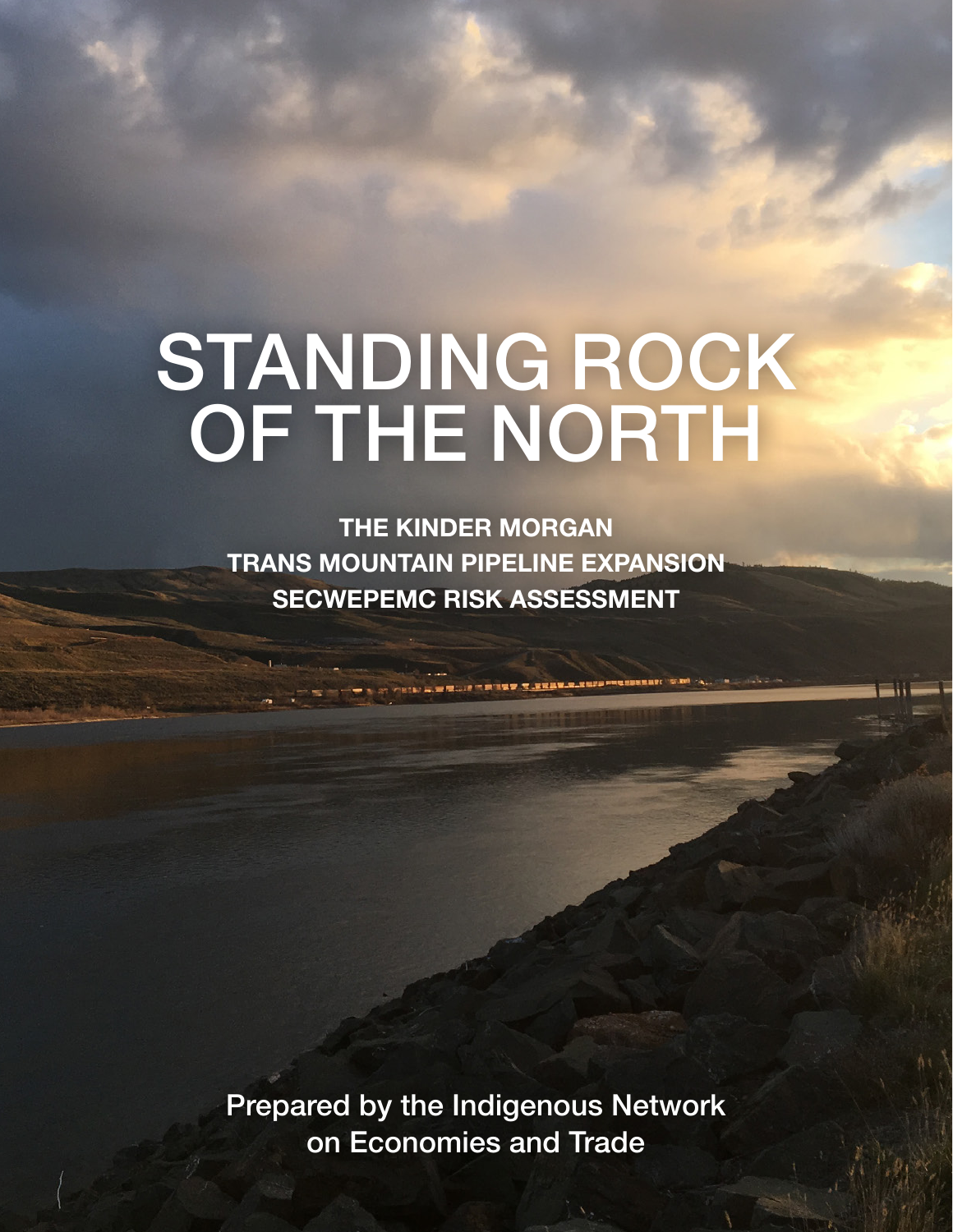# <span id="page-1-0"></span>**STANDING ROCK OF THE NORTH CONTENTS**

Executive Summary <sub>p3</sub>

# [1. Secwepemc Land Defense Risk p7](#page-6-0)

# [2. Legal Risk](#page-9-0) <sub>[p10](#page-9-0)</sub>

[i. Territorial Basis of Aboriginal Title and the Proper Title and Rights Holder](#page-9-0) [ii. From the Local to the International Level](#page-11-0) [iii. Consent and the Duty to Consult](#page-12-0)

# [3. Economic Risk p16](#page-15-0)

[i. Instability in the Oil Sector](#page-15-0) [ii. Failing to Understand the Risk of Aboriginal Relationships](#page-17-0) [iii. Direct Action](#page-18-0) [iv. Pipeline Divestment Campaign](#page-21-0) [v. Dividend Crisis](#page-22-0) [vi. Reduction of Capacity Demand for Oil](#page-23-0)  [vii. Pipeline Risks to the Secwepemc Economy](#page-24-0)

# [4. Political Risk p26](#page-25-0)

# [5. Reputational Risk p27](#page-26-0)

# 6. Regulatory Risk  $p29$

- [i. Uncertainty related to Expected Changes to Regulatory Processes](#page-29-0)
- [ii. Risks related to removal of the NEB as an "Authority" in Oil and Gas](#page-29-0)  [Infrastructure](#page-29-0)
- [iii. Risk that the Comprehensive Federal Review Undermines the Legitimacy](#page-30-0)  [of TMEP approval](#page-30-0)
- [iv. Regulatory Uncertainty due to Inadequate Crown Management of](#page-31-0)  [Indigenous Rights](#page-31-0)

# [7. Climate Risk p33](#page-32-0)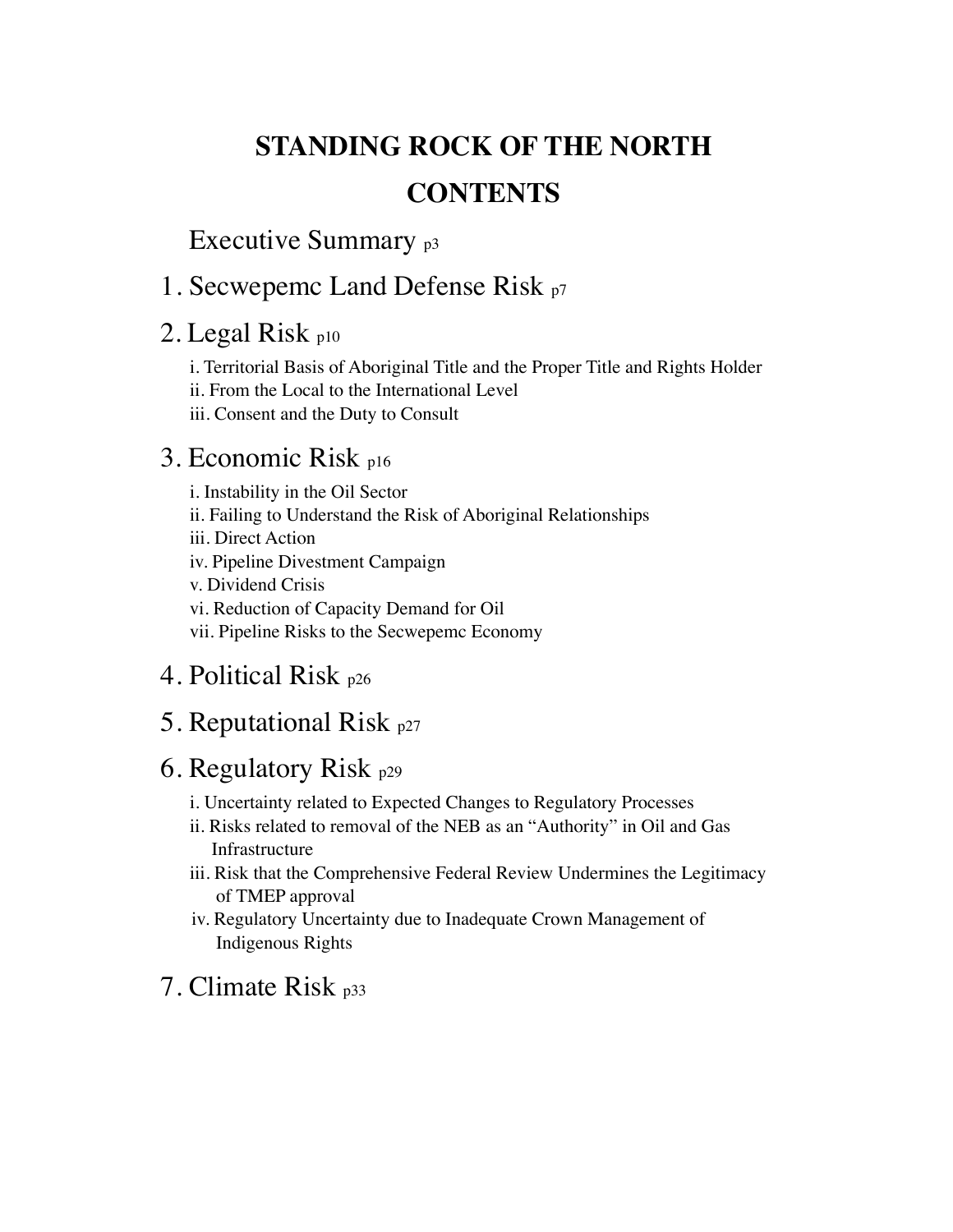# <span id="page-2-0"></span>**STANDING ROCK OF THE NORTH** THE KINDER MORGAN TRANS MOUNTAIN PIPELINE EXPANSION SECWEPEMC RISK ASSESSMENT

# Executive Summary

This report lays out the fawed valuation that Kinder Morgan Canada has projected regarding the Kinder Morgan Trans Mountain Expansion Project (TMEP). The company has failed on multiple bases in crucial areas to account for the lack of political, legal, and proprietary certainty surrounding the pipeline.

Core to its misleading projection is Kinder Morgan's claim to have secured the land base for the pipeline, which runs through 518 km of Secwepemc (pronounced Se-KWEP-muk) territory in the South-Central Interior of British Columbia (BC). Secwepemcul'ecw is the largest Indigenous territory across which the Kinder Morgan TMEP is proposed to travel. It is unceded land—that is, the proper title and rights holders are the Secwepemc people, according to both the Supreme Court of Canada and to the Indigenous laws of the territory —and the Secwepemc have rejected the TMEP in absolute terms.

In this report, we examine the historical, legal, economic, political, reputational, regulatory, and climate risks that undermine the valuations of both Kinder Morgan (KMI) and Kinder Morgan Canada (KML).

In **[Section 1](#page-6-0)**, we examine Secwepemc land defense in the context of unwanted development that has encroached upon their lands. This history includes their involvement in armed standoffs, years-long blockades against development, and disruption at corporate mining offices concerning environmental impacts on their land.

When the federal government unilaterally approved the original Trans Mountain pipeline through Secwepemc territory in 1951, the local community was not legally in a position to oppose the development because the Indian Act prohibited Indigenous peoples in Canada from organizing on land issues and hiring lawyers. The original Trans Mountain pipeline went into operation in 1953 without the Secwepemc people's consent. The Secwepemc are now determined that history will not repeat itself. At a recent assembly hosted on the territory they released a *Secwepemc Declaration on Protecting Our Land & Water Against the Kinder Morgan Trans Mountain Pipeline*, which stated: "we hereby explicitly and irrevocably refuse its passage through our territory."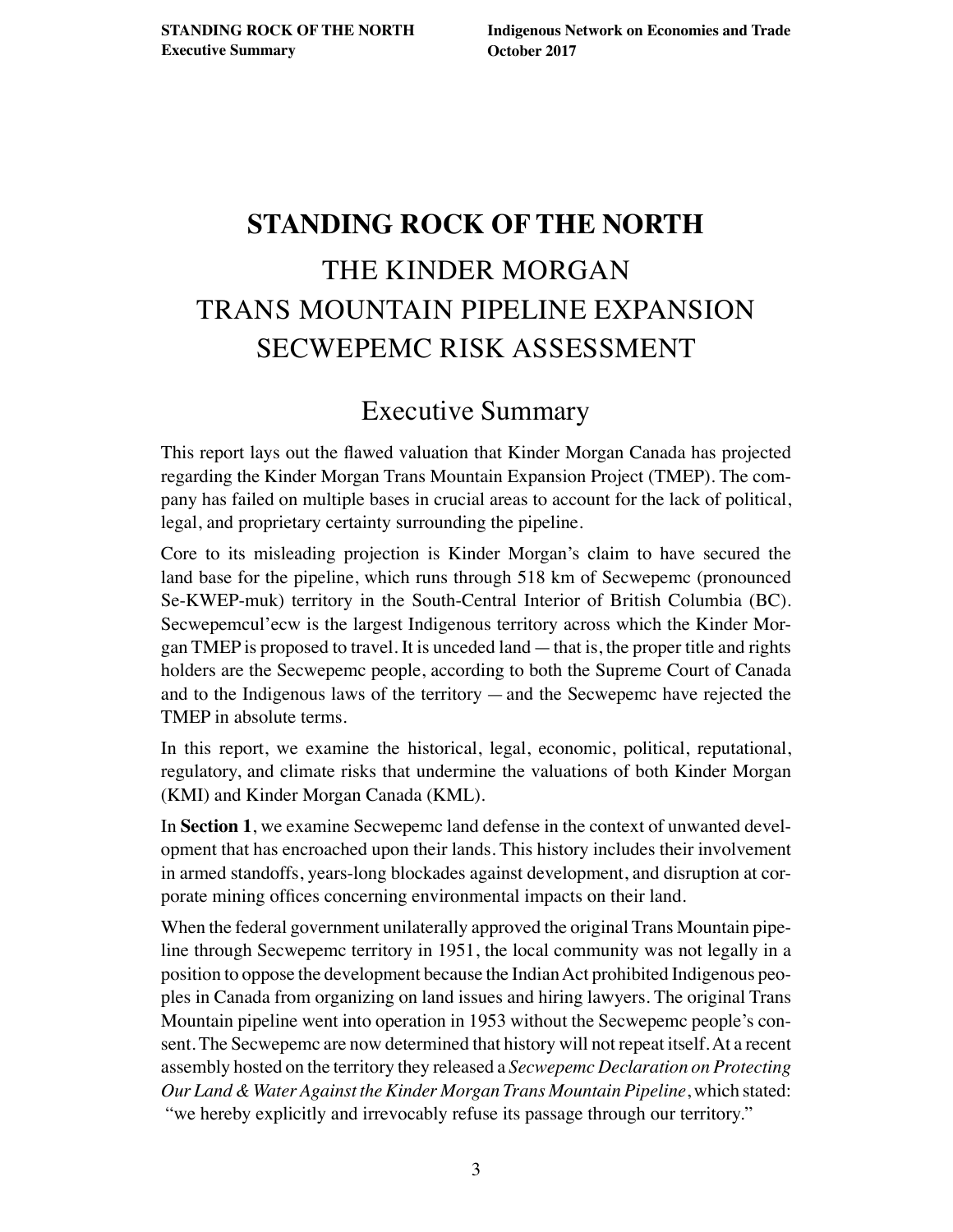In **[Section 2](#page-9-0)**, we document the under-reporting of KMI's legal exposure in relation to the TMEP. This legal risk poses serious obstacles for Kinder Morgan because the Secwepemc people retain territorial authority and the consent of the nation must be obtained for development to proceed. The Secwepemc maintain inherent land rights and Aboriginal Title to their land, which the Supreme Court of Canada recognizes as a collective right that is held by the nation.

The governments and Kinder Morgan failed to meet the most basic legal requirements with the Secwepemc people to discharge constitutional obligations. The legal risk to the company and to investors is that KMI have failed to engage with the Secwepemc collectively, as the proper title and rights holders, and therefore have not cleared access or proprietary interest to construct the pipeline.

Secwepemc assertions of jurisdiction will further be direct and material, intervening in the construction and development of the pipeline at every stage. Under Secwepemc law, the nation is obligated to protect their territory.

Canada is further bound by international obligations. Both the Canadian and the British Columbian governments have committed to implement the United Nations Declaration on the Rights of Indigenous Peoples (UNDRIP), meaning the consent of Indigenous Peoples to access to their lands and resources is required under the provision for Free Prior Informed Consent (FPIC). International law has been an effective avenue for dispute resolution for the Secwepemc People. They have successfully asserted their indigenous proprietary interests at the international level, including before international trade tribunals that have accepted their submissions, recognizing the macro-economic dimension of Indigenous rights. Failure to recognize Indigenous proprietary interests results in increased economic and legal certainty.

In **[Section 3](#page-15-0)**, we examine the economic risk that Secwepemc resistance will successfully stop the pipeline, eliminating an expected source of revenue needed to sustain and grow Kinder Morgan Canada Limited's (KML) dividend.

We also examine the economic risk that Secwepemc resistance will make accessing capital more diffcult and costly because Secwepemc assertions of jurisdiction will delay building efforts, increasing expenses, and lead to premium borrowing costs. We situate this risk within the broader pipeline divestment campaigns that are aimed at fnancial institutions and exerting increasingly effective pressure to divert capital from pipelines.

We fnd the economic risk of direct action by the Secwepemc to be of particular signifcance. The frst of ten "Tiny Houses" has already been built to be placed along the proposed pipeline route. Directly addressing investors, a leader with the Tiny House Warriors and the Secwepemc Women Warrior's Society, stated: "As we assert our legal rights and title, pipeline fnanciers will face tremendous pressure, greater risk and uncertainty. We advise major pipeline funders, including TD Canada and JPMorgan Chase, to get out of the pipeline business now."1

<sup>1.</sup> **["First Nation's tiny house symbolizes resistance to pipeline,"](https://www.thestar.com/opinion/commentary/2017/09/10/first-nations-tiny-house-symbolizes-resistance-to-pipeline.html)** *Toronto Star*, Sun. Sept. 10, 2017.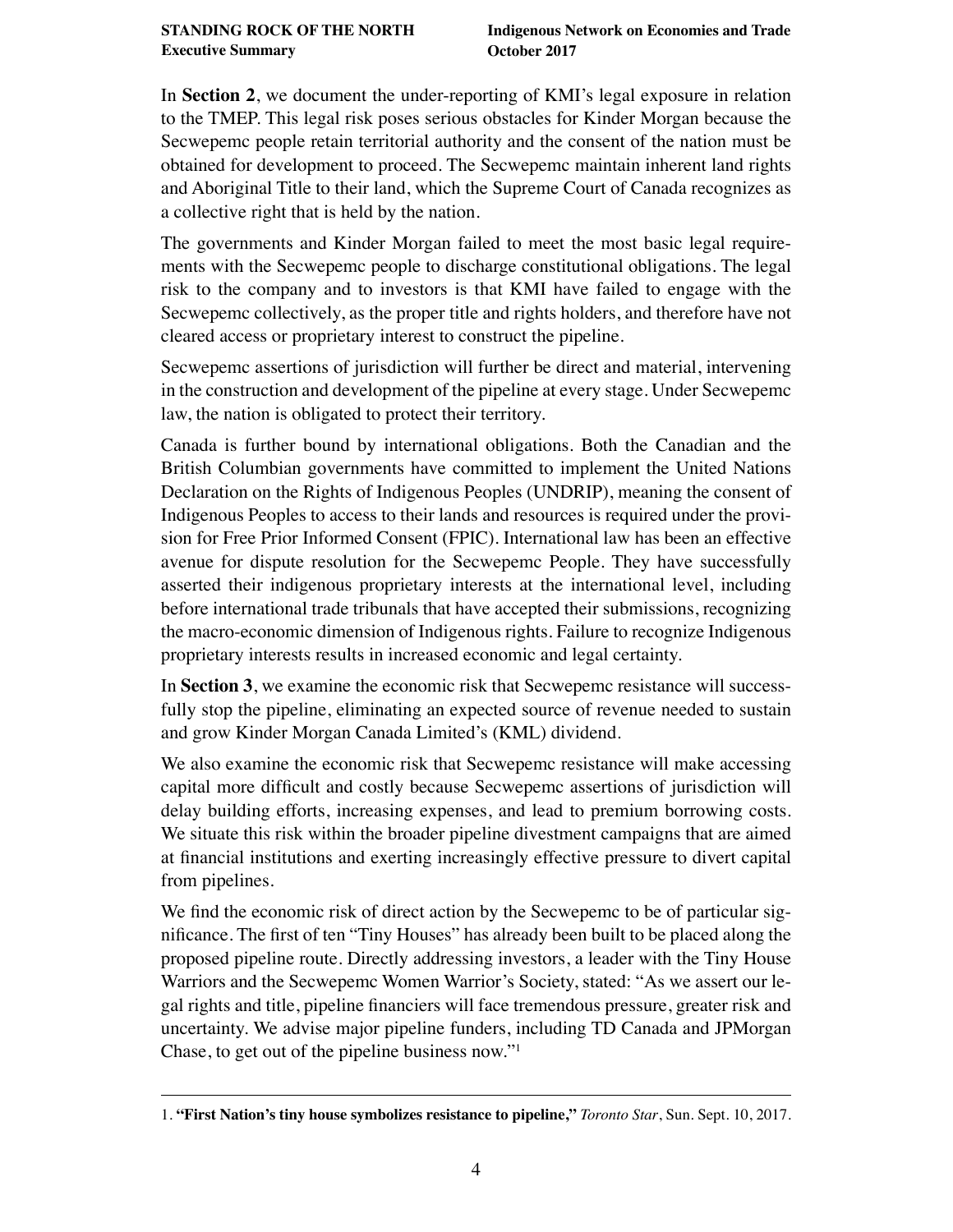If the Canadian government makes good on their threat of militarized action against Indigenous land protectors, a growing coalition of civil society allies and Indigenous nations on both sides of the U.S.-Canada border are preparing for the fght. The spectre of a "Standing Rock of the North" looms large.

The fnancial risks associated with the pipeline stemming from commodity supply and demand, market volatility, capital access and corporate debt are magnifed by the increased likelihood of confict, delays and the possibility of outright cancellation that emerge from Secwepemc assertions of jurisdiction.

We also examine the substantive risks of the TMEP to the Secwepemc economy: the cumulative risk of environmental contamination, potential spills, loss of lands due to displacement, danger to women of proximity to "man camps," and shrinking an already compromised land base.

In **[Section 4](#page-25-0)**, we examine the substantial political risk of the TMEP. The current provincial government in British Columbia comprises two political parties that oppose the pipeline, recently joining a lawsuit against KMI, and vowing to use "every tool at our disposal" to stop the construction of TMEP.2

When the governing parties partner with Indigenous peoples, as they have stated their intention to do, the political risk increases, in relation to approval delays, restrictions to permits, and right-of-ways. It will become more likely that the KML will be rejected at various points of provincial authorization.

In **[Section 5](#page-26-0)**, we examine KMI's reputational risk. Kinder Morgan Canada's IPO prospectus acknowledges that Reputational Risk "cannot be managed in isolation from other forms of risk." However, they do not connect reputational risk to the risks associated with Indigenous rights. Indigenous rights, the Alberta tar sands, climate change, and pipelines are all controversial, high profle, and divisive issues both in Canada and internationally. Kinder Morgan's plan to build a pipeline that passes through Indigenous territory and through a densely populated city known globally for its environmental conscience puts the company at the centre of these conficts. By doing so, it has become one of a handful of pipeline companies that are household names. This brings much greater scrutiny to all of its undertakings, whether or not they are related to Trans Mountain.

In **[Section 6](#page-28-0)**, we look at uncertainties related to an ongoing review of federal environmental regulatory and assessment processes. This review is signifcant and should be a red fag to Kinder Morgan and to investors with respect to the economic viability of this expansion. The federal review covers all legislation affecting Indigenous peoples passed by the previous administration, including the National Energy Board and Environmental Assessment Acts that were instrumental to TMEP approval. Regulatory risk exists via the comprehensive federal review that calls into question the

<sup>2.</sup> Justine Hunter, **["Kinder Morgan Pipeline looms large in B.C. Election,"](https://beta.theglobeandmail.com/news/british-columbia/kinder-morgan-pipeline-looms-large-in-bc-election/article34694658/?ref=http://www.theglobeandmail.com&)** *Globe and Mail*, April 12, 2017; Rob Shaw, **["NDP asked to form next B.C. government after Liberal defeat,"](http://vancouversun.com/news/politics/b-c-ndp-asked-to-form-government-after-liberal-defeat)** *Vancouver Sun*, June 30, 2017; Derrick Penner, **["B.C. joins legal battles against Trans Mountain pipeline ex](http://vancouversun.com/news/local-news/live-b-c-government-to-announce-steps-against-trans-mountain-pipeline)[pansion,"](http://vancouversun.com/news/local-news/live-b-c-government-to-announce-steps-against-trans-mountain-pipeline)** *Vancouver Sun*, Aug. 10, 2017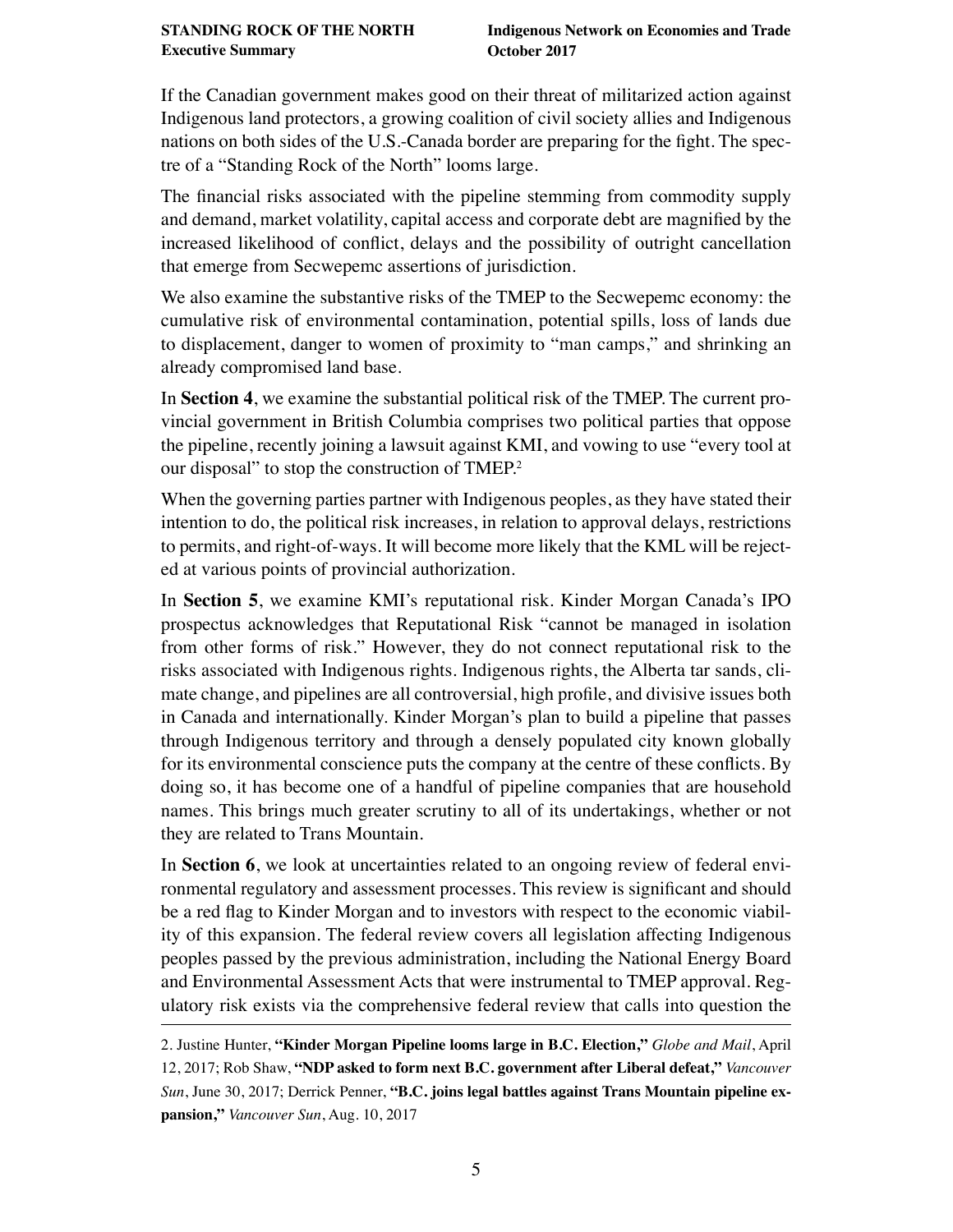legitimacy (including constitutional legitimacy) and authority of the TMEP approval and related conditions.

Related regulatory uncertainties arise from the very strong likelihood that going forward:

- Projects will be assessed broadly in relation to their climate impacts (especially CO2 emissions);
- Impact assessments will play what the CEAA review panel called a "critical role" in supporting Canada's efforts to address climate change, and;
- Impact assessments will be cumulative and address the impacts of projects (such as pipelines) in relation to broader energy considerations (such as the decision to expand or restrict overall oil and gas production).

There are substantial risks related to proposed federal removal of the NEB as an "Authority" in oil and gas, including pipeline approvals, to be replaced by an independent quasi-judicial EA authority (housed within the Environmental Assessment Agency) to conduct all reviews and guide subsequent approvals processes. This change will likely make approvals for pipelines and oil and gas developments much less certain. This results in increased public scrutiny and vulnerability of the TMEP route approval process putting in question its legitimacy. The future role of Indigenous peoples, enhanced engagement with Indigenous rights and jurisdiction, and federal commitment to implement UNDRIP/FPIC in Environmental Assessments mean that it is likely that approvals processes will likely take longer, and that oil and gas proponents will need to expend significantly more resources, time, and energy making their case.

In **[Section 7](#page-32-0)**, we examine how KMI fails to consider the climate risk of this undertaking, exposing investors to further fnancial risk. We consider how the Kinder Morgan Trans Mountain Expansion Project depends on an expansionary pattern of crude oil fows from the tar sands in order to be proftable. Without this expansion, the pipeline will be devalued. The cost of tar sands expansion, however, will be borne by communities downstream to the tar sands and in the Athabasca region. The increase of global carbon emissions released by this expansion will contribute to the devastating impact of climate change to communities around the world.

Climate risk will manifest as both stranded assets of inaccessible, expensive oil production, and fnancial disclosure to global markets of the pipeline's impact on climate. For example, the global Task Force on Climate-Related Financial Disclosures developed a framework of voluntary recommendations designed to provide "consistent climate-related fnancial risk disclosures for use by companies in providing information to investors, lenders, insurers, and other stakeholders."3 In response, Canadian security regulators pledged in March 2017 to undertake their own review of climate disclosure in Canada, which could have substantial effects on oil and gas infrastructure projects.

<sup>3.</sup> Keith Stewart, **["Oil companies and the fnancial risk of climate change,"](http://policyoptions.irpp.org/fr/magazines/mars-2017/oil-companies-and-the-financial-risk-of-climate-change/)** *Policy Options*, March 31, 2017. See also: **[Task Force on Climate-related Financial Disclosures.](https://www.fsb-tcfd.org/)**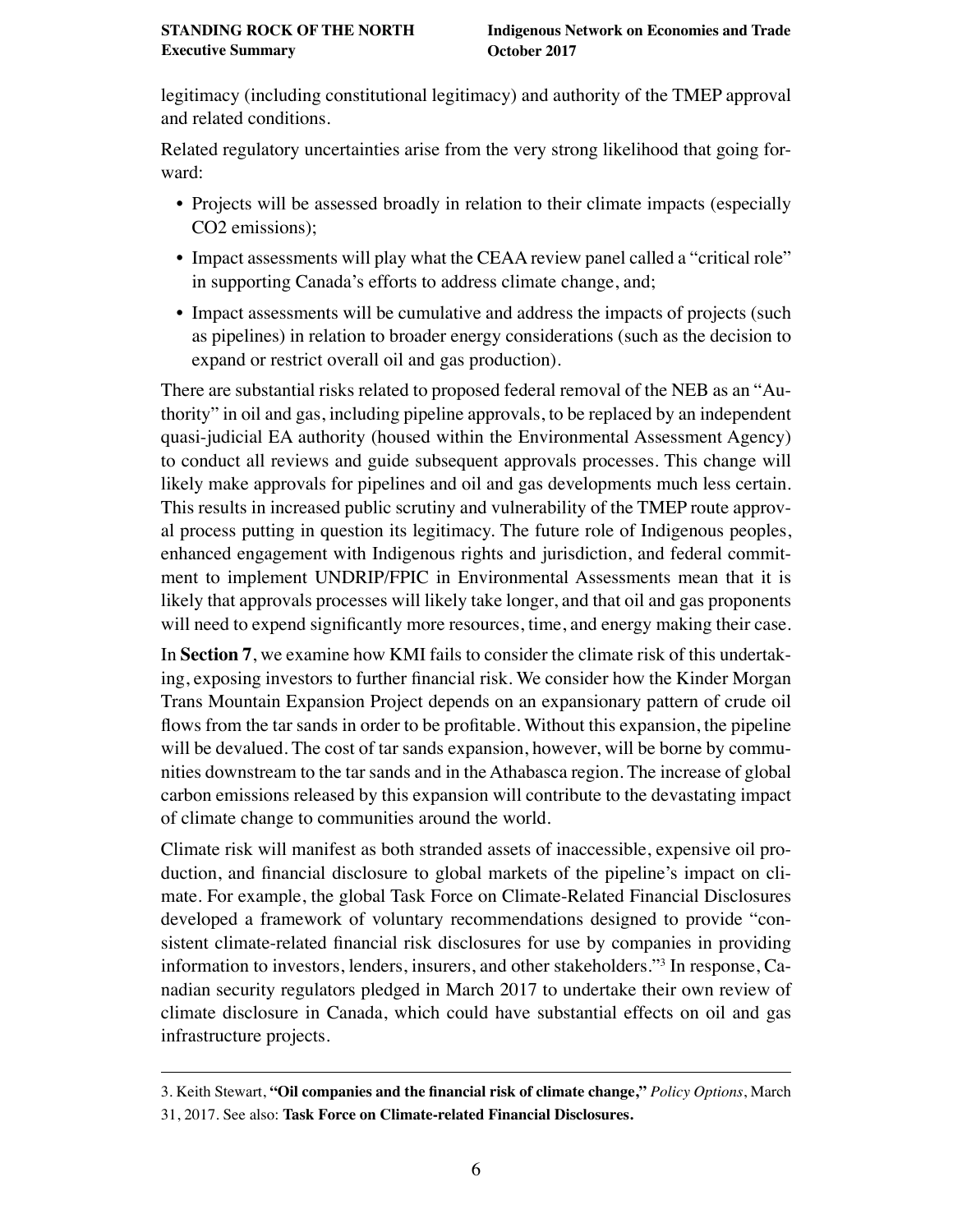<span id="page-6-0"></span>In conclusion, this risk assessment analyzes the implications of Secwepemc jurisdiction for Kinder Morgan's valuation of the Trans Mountain Expansion Project. We undertake a comprehensive risk analysis of the investment stage and the operational stage of construction and offer solid evidence that the pipeline cannot be built without Indigenous consent. The Indigenous nations living along the proposed pipeline route have voiced their absolute opposition to the project.

# 1. Secwepemc Land Defense Risk

The Secwepemc are the title-holders of their territory in the South-Central Interior of British Columbia (BC), Canada. Secwepemcul'ecw, the territory of the Secwepemc (or Shuswap) Nation, spans approximately 180,000 square kilometres, across the interior plateau of south central BC. It extends from the western shore of the Fraser River, beyond the Columbia River in the east, and to the South Thompson River and Arrow Lakes in the south (see Figure 1).

The Secwepemc border the Dunne-za and Dakelh to the north; Tsilhqot'in to the west; St'át'imc, Nlaxa'pamux, Syilx, and Ktunaxa to the south, and Nakoda to the east. Historically, there have been powerful alliances among and between many of these nations, including the Okanagan-Shuswap Confederacy (between the Secwepemc and the Syilx) and the Interior Tribes of British Columbia. The Interior Alliance of Indigenous Nations is active today and the Secwepemc are members, along with three other Interior Salish peoples, Syilx (''Okanagan''), Nlaka'pamux (''Thompson"), and St'át'imc ("Lillooet").

The proposed pipeline route follows major watersheds in British Columbia, including the North Thompson River and the larger Fraser River watershed, home to some of the world's largest remaining sockeye salmon runs. Hence the project stands to have an even greater impact than other pipeline projects, which were criticized for crossing rivers, but did not follow major watersheds. In the Lower Mainland the proposed pipeline route runs alongside the main stem of the Fraser River that all the Interior salmon populations must travel through. It reaches the ocean at Tsleil-Waututh, where the Westridge Marine terminal is located and has already caused great impacts, which would only be multiplied by its expansion. In 2016, Rueben George, sundance chief and spiritual leader of the Tsleil-Waututh Nation and Spokesperson for the TWN Sacred Trust Initiative, attended an Interior Alliance meeting and Interior Alliance leaders lent their support to his coastal nation's fght against the pipeline, renewing an historic alliance between nations.

Unlike much of the rest of Canada, the British Crown assumed sovereignty over British Columbia without signing treaties with Indigenous Nations in most of the Province. According to the Royal Proclamation of 1763, all "Indian lands" had to be *ceded* to the Crown in order to legally transfer possession to the state. The Royal Proclamation is enshrined as law in the Constitution Act, 1982. The Indigenous Nations of the Interior of British Columbia, including the Secwepemc, have never ceded, released or surrendered their land. They also maintain their jurisdiction over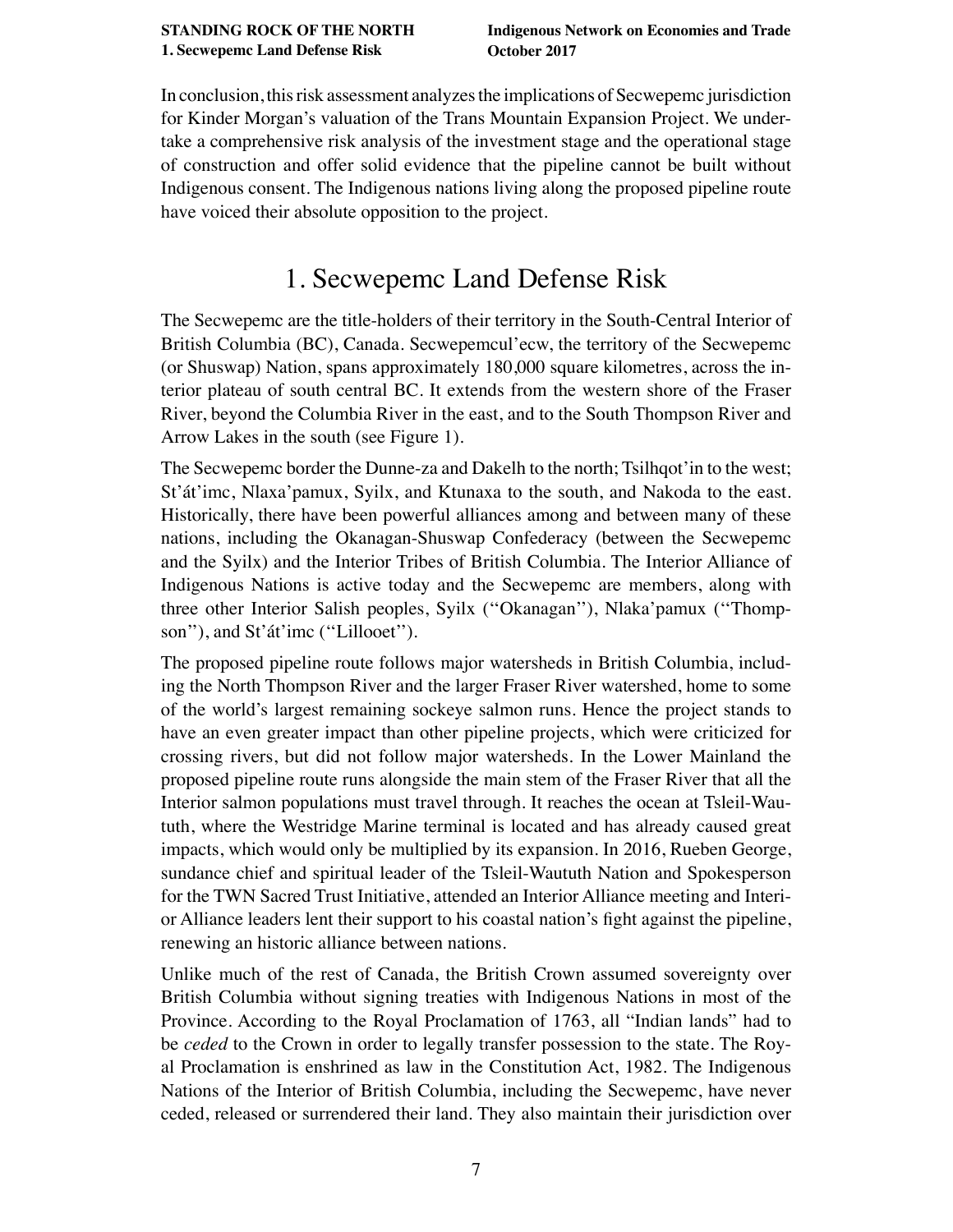**[STANDING ROCK OF THE NORTH](#page-1-0) 1. Secwepemc Land Defense Risk**

**Indigenous Network on Economies and Trade October 2017**



#### **Figure 1**

Map of Secwepemcul'ecw showing proposed pipeline route.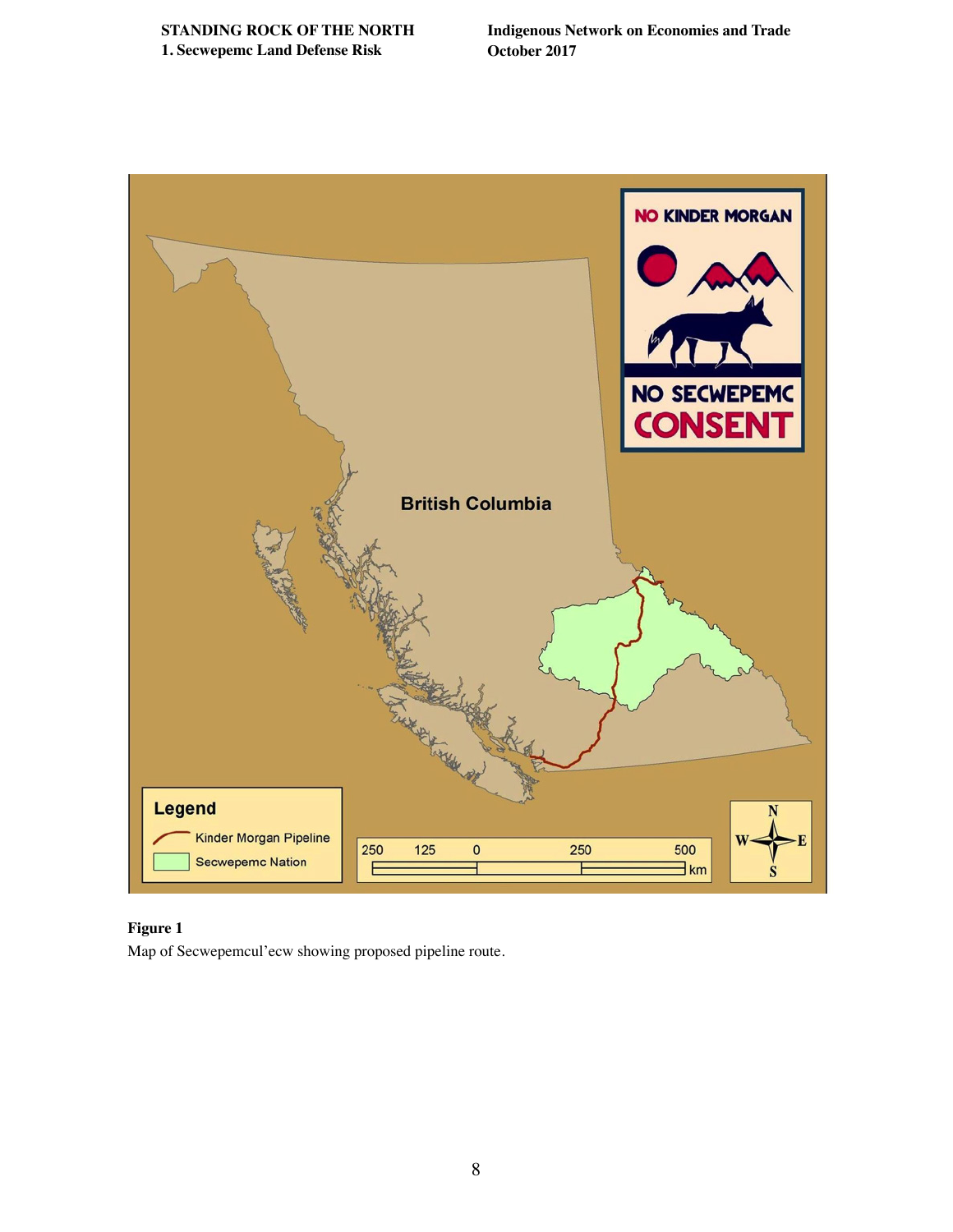The province of British Columbia never properly obtained title to the land and resources. Indigenous lands are *unceded* to the state, and Indigenous land rights have to be recognized. The Supreme Court of Canada has recognized that Aboriginal Title can be established on a territorial basis, as a *sui generis*, collective, proprietary interest in the land.

The Secwepemc maintain *inherent* jurisdiction over their lands, which, in light of the Crown's assertions of jurisdiction, creates signifcant contestation and uncertainty. *Inherent jurisdiction* means that in addition to judicial rights, the Secwepemc maintain their interest in the land stems from Indigenous law. The Secwepemc have a long history of defending their lands from encroachment from outsiders — the state and private interests — by exercising their jurisdiction on the ground.

Since frst contact, the Secwepemc defended their territory from encroachment. They are a fearsome nation that has suffered the impacts of disease and the railway that crossed through their territory, bringing settlement and industrial development like hydro dams, mills, and other destructive infrastructure. The Laurier Memorial of 1910 — a letter addressed to the Prime Minister of Canada — asserted the boundaries, laws, and integrity of Secwepemc territory and other Interior Salish Nations.

There are countless examples throughout the twentieth century of Secwepemc land defense. But by far the most striking happened in 1995 at Ts'Peten (Gustafsen Lake) on Secwepemc territory. There was a standoff between the Royal Canadian Mounted Police (RCMP) and a group of Sundancers who had been conducting a religious ceremony on an unceded area of their land. It was the largest paramilitary operation in Canadian history with 400 RCMP offcers, armored personal carriers, and land mines deployed to remove the Ts'Peten Defenders from the area. The standoff lasted 30 days as the Secwepemc refused to surrender.

The Secwepemc Nation reaffrmed their sovereignty in their fght against the expansion of the Sun Peaks ski resort at Skwelkwek'welt, the high alpine region of Secwepemc hunting and gathering ground north of Kamloops, in the core of Secwepemc territory. The Skwelkwek'welt Protection Centre was established by the Secwepemc in October 2000 and became a site of massive opposition to the ski hill expansion. The protection camp persisted until 2010, during the Winter Olympics that year, with calls for boycotts of the Sun Peaks resort and Delta Hotels, which has since pulled out of the location. Arrests and criminalization of land defenders made headline news, miring the project in delays and bad press for years. BC and Sun Peaks' violations of Secwepemc jurisdiction were also reported at the international level, including through a submission to the United Nations Committee for the Elimination of Racial Discrimination in 2006.

The Imperial Metals tailings pond spill at Mount Polley in Secwepemcul'ecw led the Secwepemc Women Warrior Society to set up a camp in 2015. A year later they blocked access roads to the mine on the second anniversary of the spill after the company had been granted a permit to resume operations. The Secwepemc Women Warrior Society also disrupted the Annual General Meeting of Imperial Metals that year and activists occupied Imperial Metals' head offce in Vancouver, drawing attention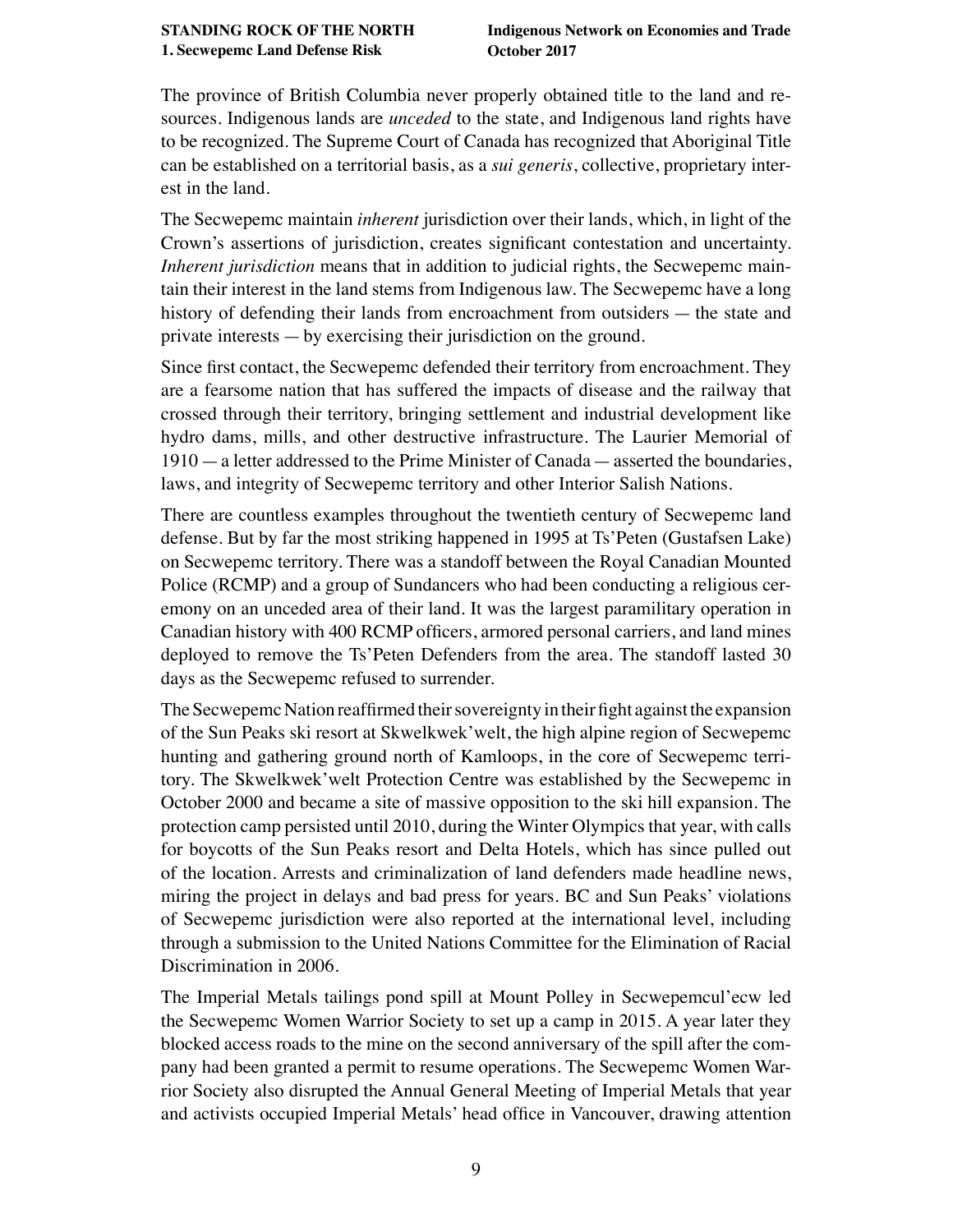#### <span id="page-9-0"></span>**[STANDING ROCK OF THE NORTH](#page-1-0) 2. Legal Risk**

to the company's failure to ameliorate and address the devastation of the spill.

In June 2017, the Secwepemc People's Assembly was held, bringing Secwepemc people together to discuss the potential impacts of the proposed Kinder Morgan TMEP. They agreed that under Secwepemc law, this proposed pipeline cannot be allowed to pass through their territory due to the direct and potential impacts. They released the *Secwepemc Declaration on Protecting Our Land & Water Against the Kinder Morgan Trans Mountain Pipeline*, where they stated:

We the Secwepemc have never provided and will never provide our collective consent to the Kinder Morgan Trans Mountain Pipeline Project. In fact, we hereby explicitly and irrevocably refuse its passage through our territory.

The Secwepemc's inherent jurisdiction gives rise to people taking actions to fulfll their collective responsibility to protect the territory. With the strength of their legal rights accruing recognition through the Canadian courts and their powerful new alliances with Indigenous and non-Indigenous groups, Secwepemc power to control development on their territory only continues to grow.

# 2. Legal Risk

### **i. Territorial Basis of Aboriginal Title and the Proper Title and Rights Holder**

The Secwepemc (Shuswap) People have never ceded, surrendered, or given up their sovereignty, and title and rights over the land, waters, and resources within Secwepemcul'ecw (Secwepemc/Shuswap territory). They have never signed treaties or released their land to the Crown, as such they maintain their inherent rights to their territory and governance over it.

Secwepemul'ecw is the largest indigenous territory measuring over 180,000 square km,<sup>4</sup> that the Kinder Morgan Trans Mountain Expansion Project (TMEP) is proposed to pass through, covering 518 km, or almost half of the proposed pipeline route.

The key here is that the Secwepemc people *collectively* hold title and governance regarding Secwepemcul'ecw, though they have not been engaged at the scale of their nation by the government or by Kinder Morgan.

Relying on historic evidence and interviews with elders, Dr. Ron Ignace, Kukpi7 (Chief) of the Skeetchestn Indian Band clarifed that there is a "principle of collective land tenure at the level of the 'tribe,' or nation, rather than village group, or land ownership resting with individuals." He maintains, "in referring to distinct territories of tribes with recognized external boundaries, along with a system of 'tribal' or common land tenure, the chiefs of the Interior strongly invoke the concept of Aboriginal nationhood, thinking of the Secwepemc, Nlakapamux, St'at'imc, Ts'wenemc (Okanagan), Pesxixlemc (Tsilhqot'in) and others as distinct nations, and refusing to

<sup>4.</sup> Ronald Ignace, Our Oral Histories are our Iron Posts (Doctoral Thesis, Simon Fraser University, 2008) [unpublished], p. 101.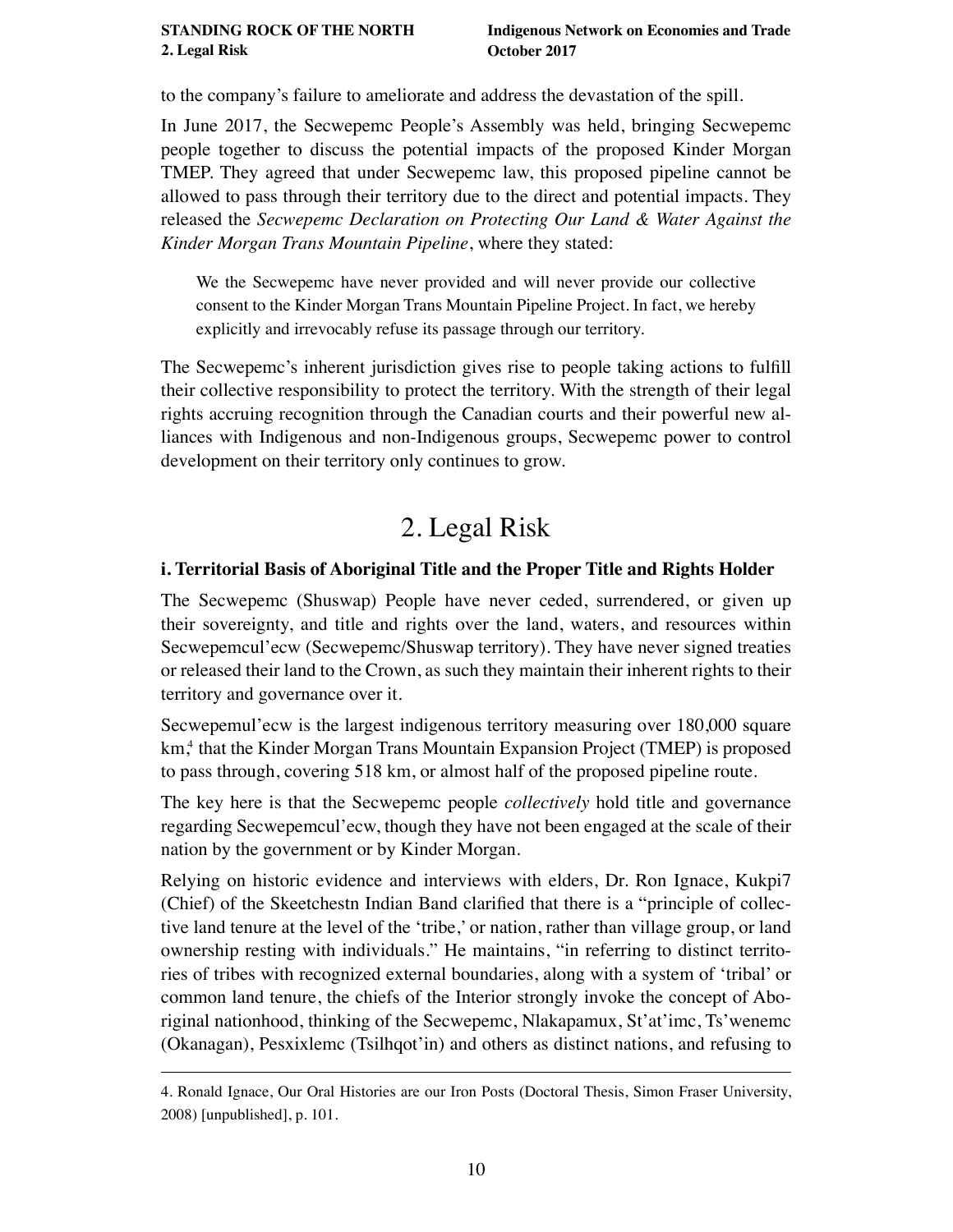surrender to the nucleation of our nation into 'bands' imposed by the government during that time."5

This means that deals Kinder Morgan has made with individual bands do not replace the need for engagement with the nation as the proper title and rights holder on a territorial basis. Thus this company runs the high risk of failing to obtain consent from the appropriate jurisdictional authority.

The federal and provincial governments and Kinder Morgan also have failed to engage with the Secwepemc People collectively, as the proper title and rights holders. Instead they have engaged mainly with elected Indian Band councils, who only have delegated authority over Indian reserves under the federal Indian Act. According to Secwepemc law —which is what the courts look to in order to determine the proper title and rights holder — it is the Secwepemc people *collectively* who hold Aboriginal title and rights on a territorial basis. Therefore, the governments and Kinder Morgan have failed at the most *basic* and *primary* threshold when it comes to negotiating with the proper title and rights holders to discharge constitutional obligations, both in regard to the "duty to consult" and impacts on Aboriginal title and rights. By failing to talk to the right people, namely the Secwepemc People collectively, the proponent and the governments will never get the certainty they need for the project, even if they sign minor agreements.

The federal government unilaterally approved the original Trans Mountain Pipeline in 1951, when Indigenous Peoples were prohibited from organizing on land issues. The original pipeline went into operation in 1953 without the consent of the Secwepemc. In November 2016, the federal government again unilaterally approved the proposed expansion of the Trans Mountain Pipeline without the consent of the Secwepemc.

The Supreme Court of Canada in its recent *Tsilhqot'in Nation v. British Columbia*  $(2014)$  decision maintained a territorial concept of Aboriginal title,<sup>6</sup> or the collectively held land rights of Indigenous Peoples, which along with Aboriginal and Treaty rights, are protected under s. 35 of the Constitution Act, 1982.

The Supreme Court of Canada further ruled that:

- Aboriginal title can be established based on a territorial land use based approach;
- The Crown does not retain any beneficial interest in Aboriginal title land;
- Aboriginal title includes the right to pro-actively use and manage the land.<sup>7</sup>
- Land management is an incident of Aboriginal title, and thereby includes (1) Indigenous jurisdiction over these lands and (2) Indigenous self-government.

Still, the federal and provincial governments continue to employ processes and legislation that fail to take into account the territorial nature of Aboriginal title. The Supreme Court of Canada was very clear. Yet current provincial and federal legislation

<sup>5.</sup> Ibid, p.107

<sup>6.</sup> *Tsilhqot'in Nation v. British Columbia*, 2014 SCC 44, [2014] 2 S.C.R. 256

<sup>7.</sup> Ibid at para 73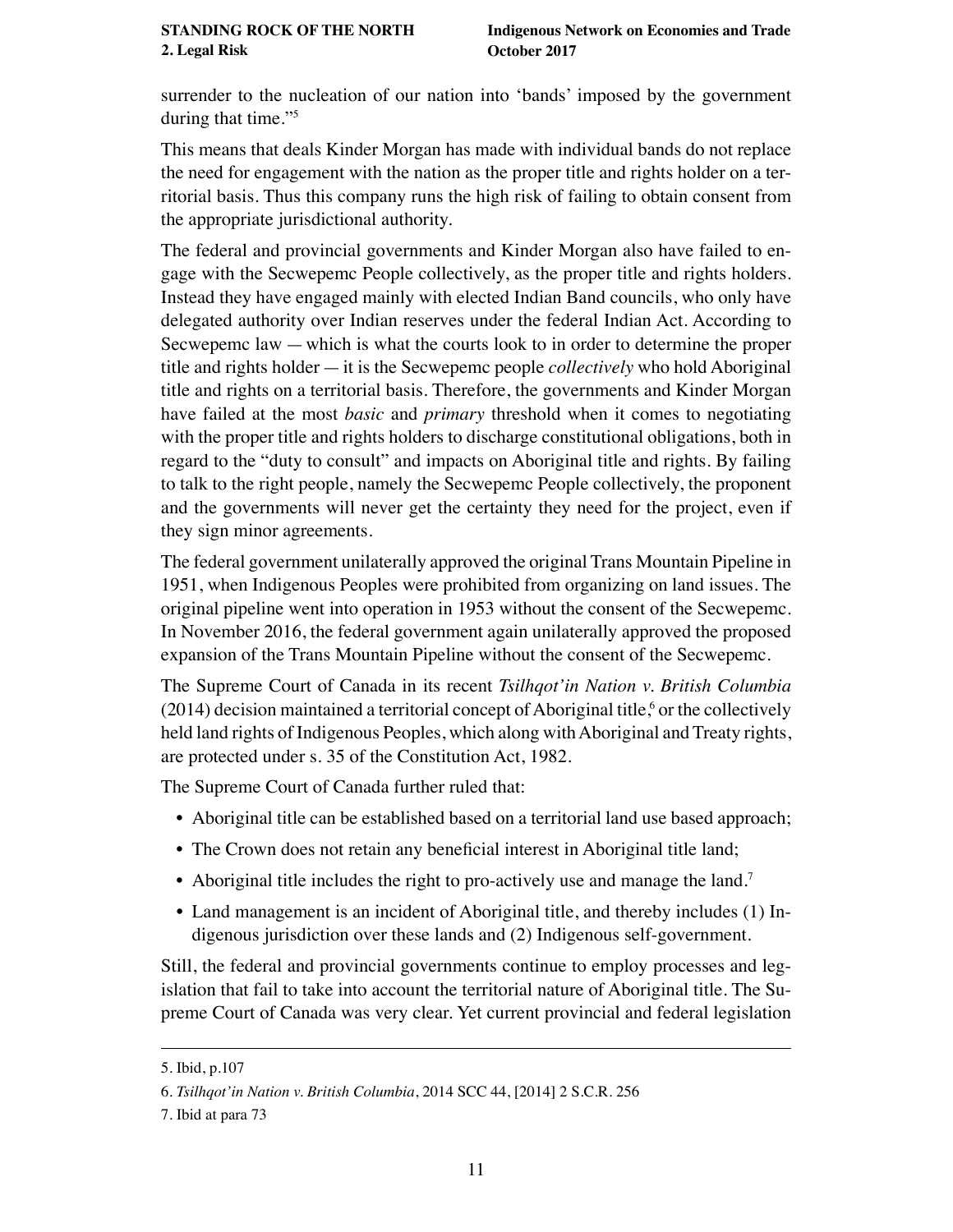<span id="page-11-0"></span>remain rooted in the very same erroneous theory, as have been all the federal and provincial approval processes regarding the TMEP. They failed to take into account the importance of the larger Secwepemc territory that the pipeline is proposed to pass through and that is proposed to be subject to construction activity and the impacts on Secwepemc current and traditional uses, otherwise the project would have never been approved. This ongoing infringement of Secwepemc Aboriginal Title and Rights cannot be justifed.

The Save the Fraser Declaration, the Salish Sea Treaty, and the Treaty Alliance against Tar Sands Expansion have all made the Kinder Morgan TMEP illegal under Indigenous law and open to enforcement. The territories of those nations cover the vast majority of the pipeline route.

#### **ii. From the Local to the International Level**

The Secwepemc and Okanagan logging cases were initiated in 1999, when the respective nations went logging without a provincial permit, in order to demonstrate their Aboriginal title over the forest and to exercise jurisdiction regarding access to their territory and resources. The province of British Columbia used various motions and strategies to delay the litigation for nearly two decades, so the Secwepemc and other Interior Salishan people took the case international in the context of the US Canada Softwood Lumber Dispute. The case and the successful international interventions before international trade tribunals serve as a reminder to investors that failure to take Indigenous rights and proprietary interests into account will threaten projects.

The NAFTA Chapter 19 panel hearing the Softwood Lumber dispute opted to accept the independent Indigenous submissions submitted jointly by Indigenous Peoples from across Canada under the umbrella of the Indigenous Network on Economies and Trade (INET). This was despite Canada's arduous opposition,<sup>8</sup> which presented its sole claim to sovereignty as a nation state, which was countered by the Indigenous submissions. The NAFTA panel's acceptance<sup>9</sup> of the independent Indigenous submissions, in light of these arguments was a recognition that Indigenous rights have to be taken into account when it comes to international trade and Indigenous Peoples have be taken into account in international trade proceedings. Failure to do so can result in economic uncertainty for investors and potentially even *international trade remedies*.

Canada is bound by international obligations. Canada is a signatory to the International Covenants on Civil and Political Rights (ICCPR) and Economic Social and Cultural Rights (ICESCR), which includes the right to freely determine their political status and freely pursue our economic, social and cultural development. The

<sup>8.</sup> Weil, Gotshal & Manges LLP, Washington, D.C., Joint Opposition of Canadian Parties to the Motions of the Indigenous Network on Economies and Trade and the Natural Resources Defense Council for Leave to Participate as Amicus Curiae, November 25, p. 20

<sup>9.</sup> *In the matter of Certain Softwood Lumber Products from Canada: Final Affrmative Countervailing Duty Determination*, Order granting the motion of leave to participate as amicus curiae on behalf of INET, Secretariat File No. USA-CDA-2002-1904-03, NAFTA Article 19.04 Binational Panel Review (Mar. 5, 2003).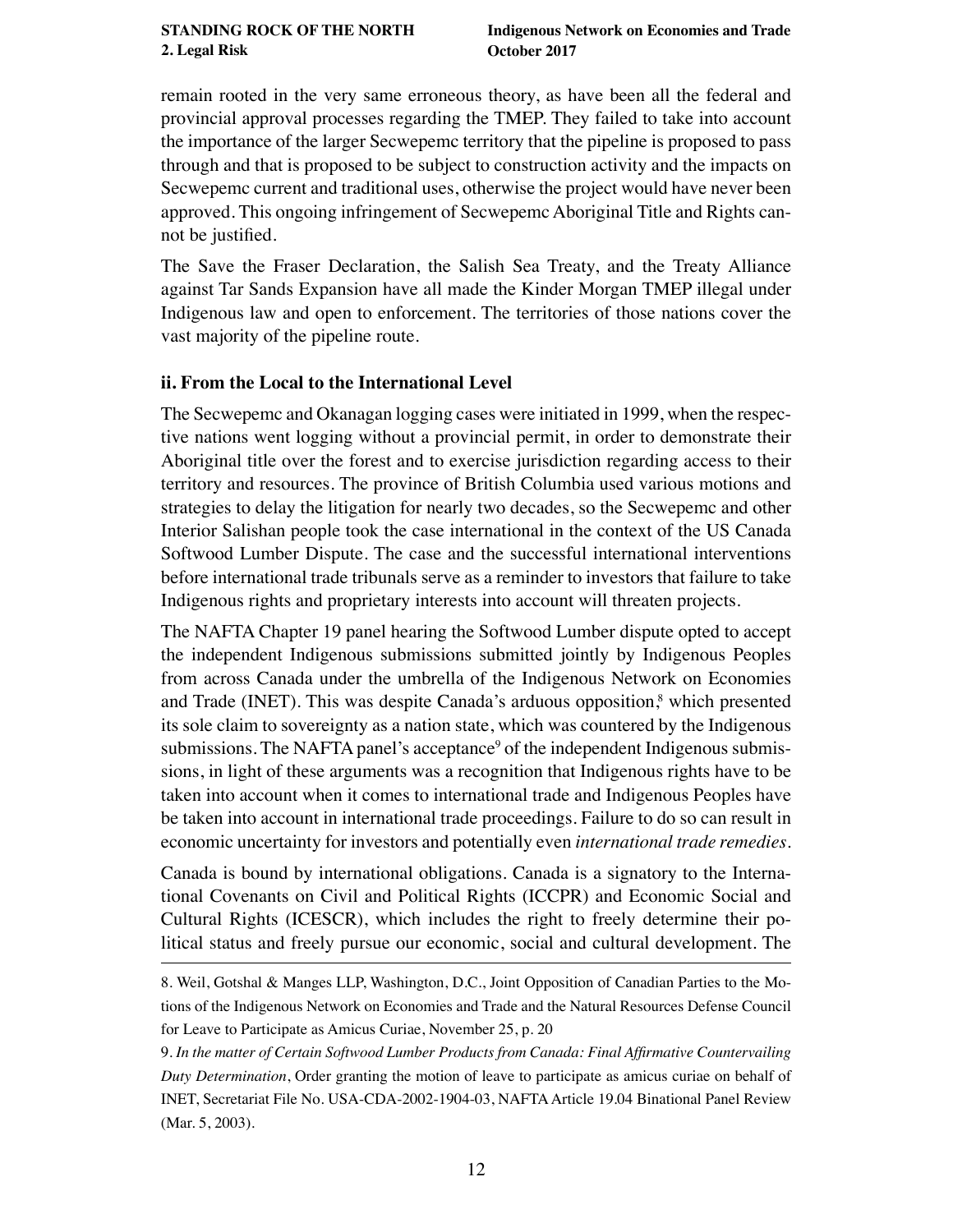<span id="page-12-0"></span>Secwepemc have the inherent right to self-determination, which is also recognized under international human rights law. The proper Title and Rights holder is to be determined by the Secwepemc people themselves and according to their law. They also have to be recognized as decision-makers regarding all developments on their territory. This is also refected in the UN Declaration on the Rights of Indigenous Peoples through the principle of Indigenous Free, Prior and Informed Consent, to which both the provincial and federal government have agreed.10

### **iii. Consent and the Duty to Consult**

In the watershed Supreme Court of Canada case *Tsilhqot'in Nation* there are numerous references to consent. The court states that, "the right to control the land conferred by Aboriginal Title means that governments and others seeking to use the land *must obtain the consent of the Aboriginal Title holder."*11 The court also advised that *consent is the best avenue to avoid legal and economic uncertainty* whether there is a declaration of Aboriginal Title or not.<sup>12</sup>

The Supreme Court of Canada sent a clear message to the federal government in that regard, when it released its *Tsilhqot'in Nation* decision less than 10 days after former Prime Minister Stephen Harper's government had unilaterally approved the Northern Gateway Pipeline Project on June 17, 2014, despite Indigenous opposition. It clarifed to the government that it is not the only decision-maker — that Indigenous Peoples have an important role to play in approval processes — otherwise government decisions can be quashed. Indeed, the Order in Council regarding the Enbridge Northern Gateway Pipeline Project has since been defeated<sup>13</sup> and the project will not proceed despite initial federal approval.

There are similar judicial reviews currently underway by Indigenous Nations affected by the federal TMEP pipeline approval. Arguably they have an even better likelihood of success, because the process employed by the National Energy Board and the following consultation were more fundamentally fawed. Unlike in the Northern Gateway review process, the Kinder Morgan review process allowed no direct cross-examination of the proponent, scarcer funding for Indigenous intervenors, and the process was accelerated and streamlined in favour of the proponent.

This all further undermines "the honour of the Crown." This constitutional principle underlies the "duty to consult" as per the *Haida Nation* (2004) decision and judicial review proceedings based on it. The Supreme Court of Canada in *Haida Nation* stated, "The controlling question in all situations is what is required to maintain the

11. Ibid at para 76.

12. Ibid at para 97.

<sup>10.</sup> **[United Nations Declaration on the Rights of Indigenous Peoples,](https://www.un.org/development/desa/indigenouspeoples/declaration-on-the-rights-of-indigenous-peoples.html)** 2007. [UNDRIP] Free Prior Informed consent (FPIC) is the international law principle relied on by countries to control access to lands and resources, but it is also used internationally to refer to Indigenous Peoples' decision-making power over access to their lands and resources. See article 28 in particular.

<sup>13.</sup> *Gitxaala Nation v. Canada,* 2016 FCA 187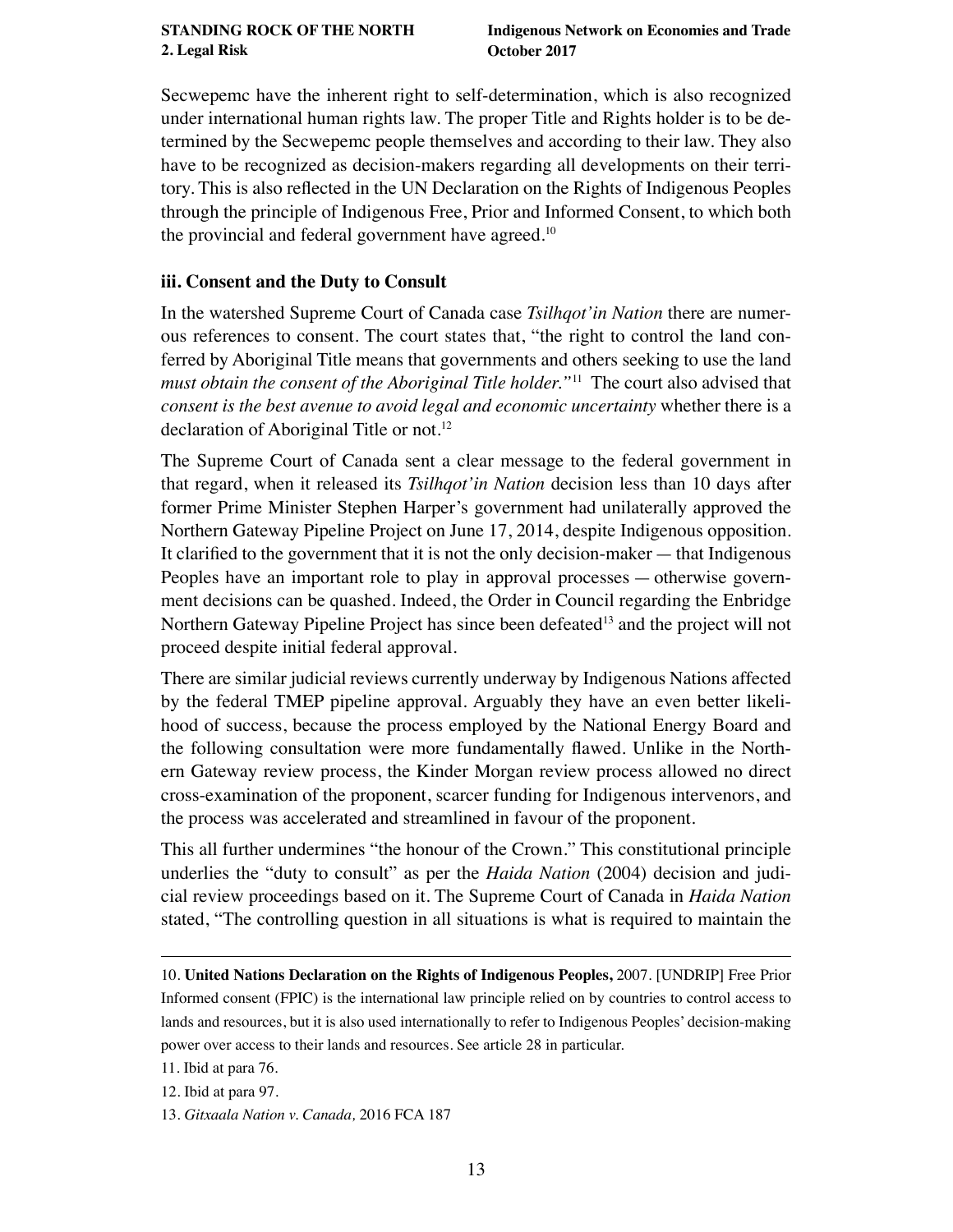#### **[STANDING ROCK OF THE NORTH](#page-1-0) 2. Legal Risk**

honour of the Crown and to effect reconciliation between the Crown and the Aboriginal peoples with respect to the interests at stake."14 This requirement has not been met under the federal review and unilateral decision-making processes regarding the proposed Kinder Morgan TMEP project where Indigenous interests were not taken into account, let alone meeting the Indigenous consent standard.

Currently, there are 18 separate legal proceedings against the Project: six cases challenging the National Energy Board recommendation; nine cases challenging the Federal Cabinet approval; and three cases challenging the BC Provincial approval. In addition, two Indian Tribes based in Washington State have launched a legal challenge against the U.S. Coast Guard related to the impact of tanker traffc on endangered southern resident orcas.<sup>15</sup> The first suite of cases is being heard in Federal Court of Appeal, starting October 2, 2017. In late August 2017, the Federal Court of Appeal granted the province of British Columbia intervener status in these proceedings against the TMEP. It is important to note that the province is intervening on the side of Indigenous nations, thereby recognizing that they are in the strongest position to stop the project.

In addition to the logging cases, there is a second Aboriginal Title claim in Secwepemcul'ecw, fled to protect Pipsell (Jacko Lake) subject to a proposed Ajax mining project. Pipsell is an important cultural keystone area for the Secwepemc people. The proposed TMEP and the current Trans Mountain pipeline also pass through the area that is subject to the Aboriginal Title claim. The S'tkemlups te Secwepemc, who are the caretakers of the area are also participating in the judicial review proceedings against the TMEP.

The previous British Colombia government recognized at the National Energy Board hearing that the proposed project is not safe on land or water, yet it still issued the environmental certifcate on January 11, 2017. This provincial decision is currently also under judicial review, including by the Squamish Nation.

The legal risks for the proposed Kinder Morgan TMEP therefore are extremely high, ranging from issues related to failure to engage with the proper Title and Rights holder and failure to take into account the territorial nature of Aboriginal Title; to economic uncertainty from the local to the international level due to failure to meet consent standards and to discharge constitutional duties, resulting in increased risk that unilateral federal and provincial approvals for the TMEP will be quashed.

<sup>14.</sup> *Haida Nation v. British Columbia (Minister of Forests),* 2004 SCC 73 (CanLII), [2004] 3 S.C.R. 511, at para 45.

<sup>15.</sup> For more information see: West Coast Environmental Law, **["Kinder Morgan Canada Limited:](https://www.wcel.org/publication/kinder-morgan-canada-limited-brief-legal-risks-trans-mountain)  [Brief on Legal Risk for Trans Mountain,"](https://www.wcel.org/publication/kinder-morgan-canada-limited-brief-legal-risks-trans-mountain)** May 29, 2017.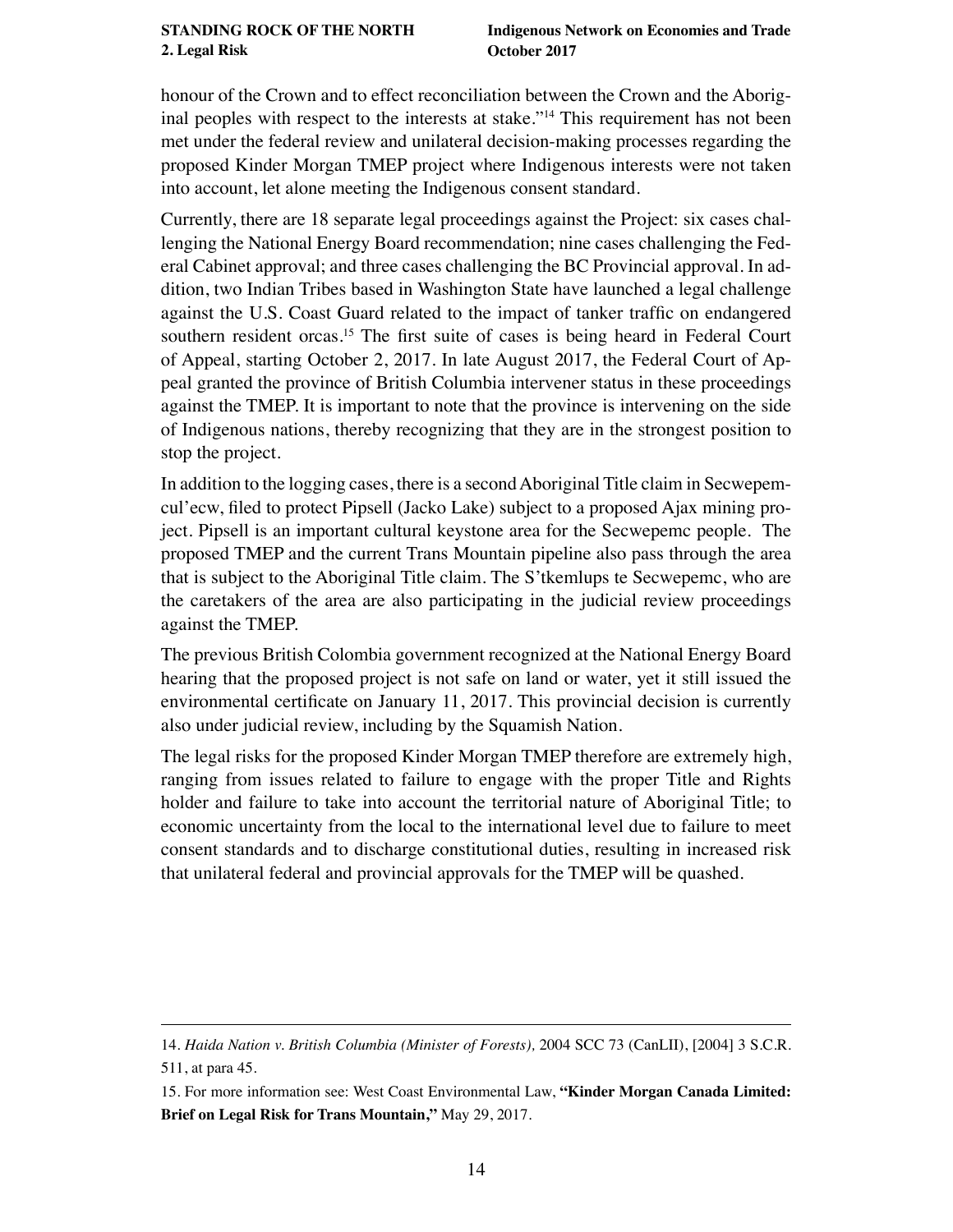| <b>Table 1</b>                                                        |
|-----------------------------------------------------------------------|
| <b>Legal Proceedings against the Trans Mountain Expansion Project</b> |

| <b>Applicant</b>                                                      | <b>Federal Court</b><br>of Appeal | <b>Supreme Court</b><br>of BC | <b>Other</b>                                                                                                            | <b>Total</b>   |
|-----------------------------------------------------------------------|-----------------------------------|-------------------------------|-------------------------------------------------------------------------------------------------------------------------|----------------|
| <b>Tsleil-Waututh Nation</b>                                          | NEB and Canada                    | <b>BC</b>                     |                                                                                                                         | 2              |
| <b>Squamish Nation</b>                                                | NEB and Canada                    |                               |                                                                                                                         | 3              |
| Coldwater Indian Band                                                 | NEB and Canada                    |                               |                                                                                                                         | $\overline{2}$ |
| Sto:lo (Aitchelitz et al)                                             | Canada                            |                               |                                                                                                                         | $\mathbf{1}$   |
| Stk'emlupsemc Te<br>Secwepemc Nation                                  | Canada                            |                               |                                                                                                                         | $\mathbf{1}$   |
| Upper Nicola Indian Band                                              | Canada                            |                               |                                                                                                                         | $\mathbf{1}$   |
| Tulalip Tribes and the<br>Suquamish Tribe                             |                                   |                               | <b>Tulalip Tribes</b><br>v. Kelly, 17-cv-652,<br>U.S. District Court,<br>Western District of<br>Washington<br>(Seattle) | 1              |
| City of Vancouver                                                     | <b>NEB</b>                        | <b>BC</b>                     |                                                                                                                         | $\overline{2}$ |
| City of Burnaby                                                       | NEB and Canada                    |                               |                                                                                                                         | $\overline{2}$ |
| <b>Raincoast Conservation</b><br>Society and Living<br>Oceans Society | NEB and Canada                    |                               |                                                                                                                         | $\overline{2}$ |
| <b>TOTAL</b>                                                          | 14                                | 23                            | $\mathbf{1}$                                                                                                            | 17             |

Source: Tsleil Waututh Nation Sacred Trust Initiative and West Coast Environmental Law Association, **["Kinder Morgan](https://www.wcel.org/publication/kinder-morgan-canada-limited-brief-legal-risks-trans-mountain)  [Canada Limited: Brief on Legal Risks For Trans Mountain,"](https://www.wcel.org/publication/kinder-morgan-canada-limited-brief-legal-risks-trans-mountain)** May 29, 2017, updated by INET.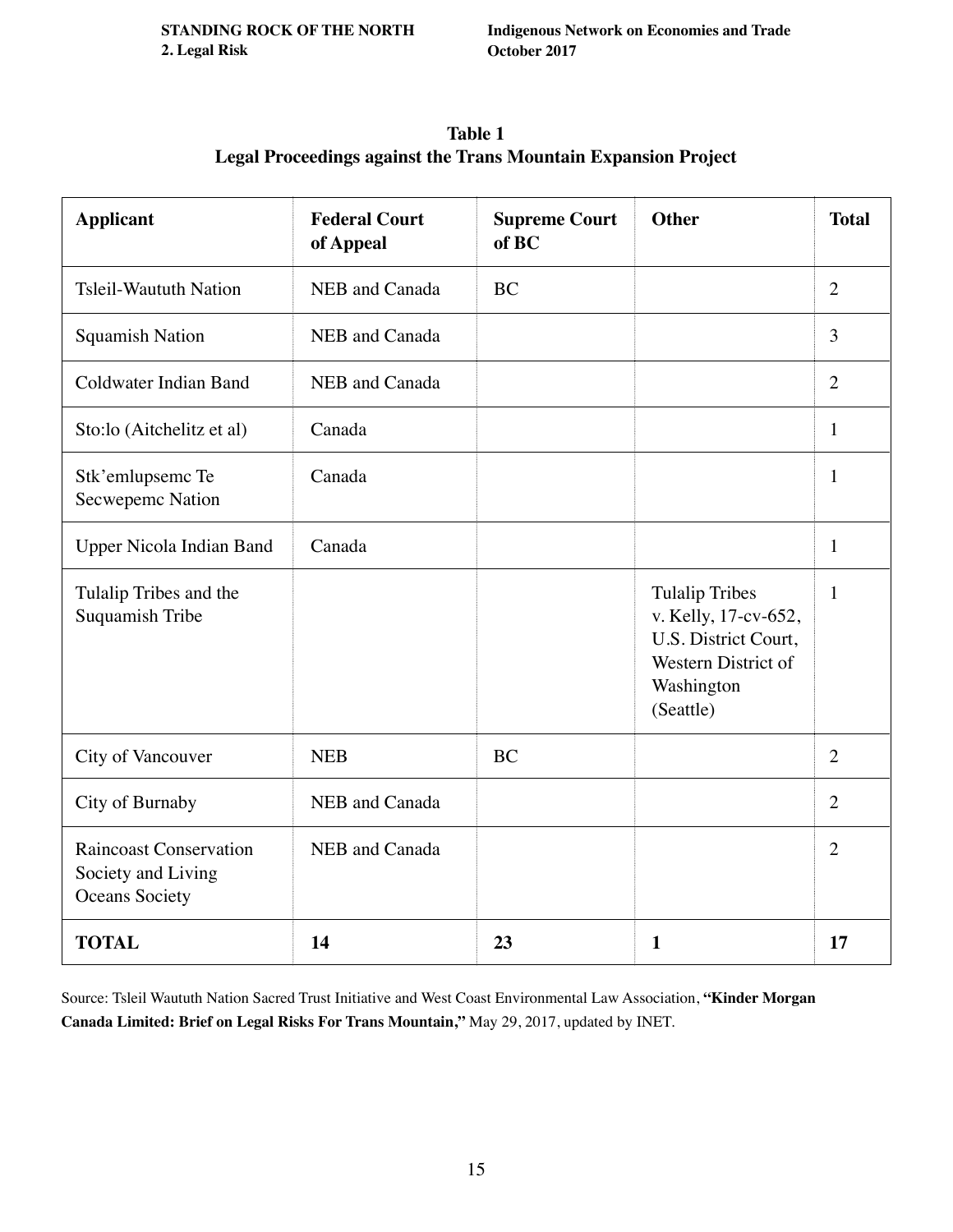# 3. Economic Risk

#### <span id="page-15-0"></span>**i. Instability in the Oil Sector**

The risk associated with Indigenous resistance to the pipeline needs to be placed in the context of a changing, and uncertain, market assessment of pipelines generally, and Kinder Morgan specifcally. Figure 2 displays the quarter-over-quarter annual returns of Kinder Morgan Inc's (KMI) shares, an aggregate of other major pipeline companies, and the S&P 500. After market-beating returns from 2012 through the frst quarter of 2015, pipeline companies under-performed through the frst half of 2016. Specifcally, Kinder Morgan's extraordinary returns from the fourth quarter of 2014 until the third quarter of 2015 were followed by large losses for the next four quarters.



#### **Figure 2**

Market Turmoil: Quarter-over-quarter Annual Growth, 2012-7

Source: Bloomberg

NOTE: Data for Other Pipeline Cos. is the sum of market capitalization. 'Other Pipeline Cos.' are those other than KMI classifed as such by Bloomberg.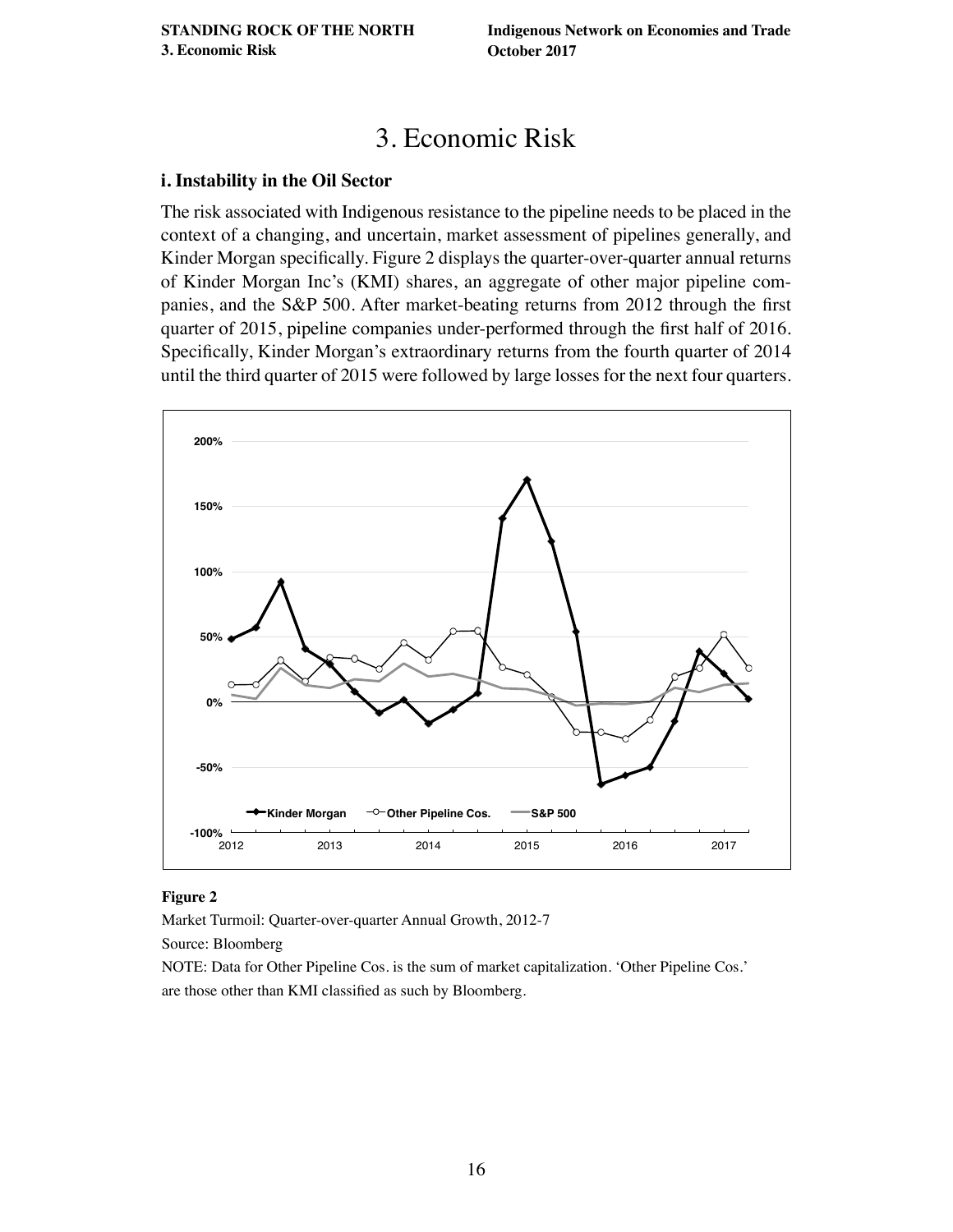#### **[STANDING ROCK OF THE NORTH](#page-1-0) 3. Economic Risk**

**Indigenous Network on Economies and Trade October 2017**

Historically, pipeline companies have been considered relatively safe, stable investments. However, since 2015, the market has treated pipelines as a riskier investment. Figure 3 charts the quarterly beta value of Kinder Morgan and the same aggregate of other pipeline companies.16 The movement above one in the fourth quarter of 2015 was unprecedented. Kinder Morgan broke through that barrier over one year earlier, hovering around one until the second quarter of 2015. This increased volatility suggests the future for pipelines has grown murkier. Resistance to new pipeline projects only adds to the uncertainty.



#### **Figure 3**

Changing Assessment of Pipeline Risks: Beta Values, 2011-7 DATA: Bloomberg NOTE: Data for Other Pipeline Cos. is the sum of beta values, weighted by market capitalization. 'Other Pipeline Cos.' are those other than Kinder Morgan classifed as such by Bloomberg.

Beta values compare the volatility of an asset's price with the volatility of a benchmark, often the S&P 500.

<sup>16.</sup> Beta is a standard proxy for measuring systemic risk in the market. It compares the volatility of an asset price with that of the market, which is proxied by some benchmark, such as the S&P 500. A value of less than one indicates that the asset is considered less risky than the benchmark while a value above one indicates greater relative risk. In order to focus on Kinder Morgan, the chart begins in 2011. The pipeline companies had an aggregate beta less than one extending back to 2000.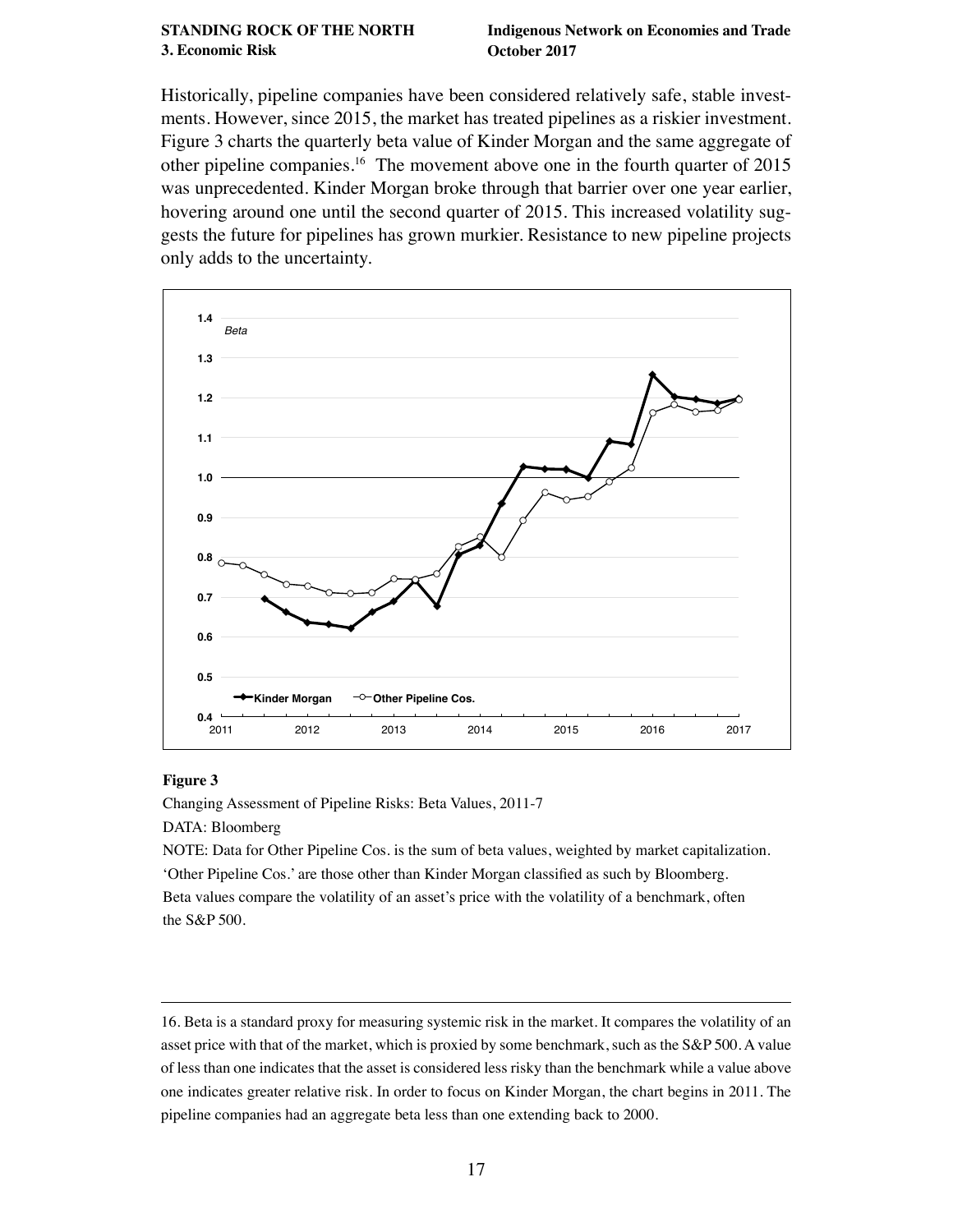#### <span id="page-17-0"></span>**[STANDING ROCK OF THE NORTH](#page-1-0) 3. Economic Risk October 2017**

The fuctuating returns and increased volatility express market uncertainty about how falling and stagnant oil prices will affect pipeline revenue and earnings. The terms of pipeline contracts are longer than the short-term fuctuations of oil spot prices, and therefore offer more certainty. However, the 2014 fall in oil prices resulted in an estimated \$80 billion in bankruptcies among 123 oil and gas producers from the beginning of 2015.17 As seen in the table below, that same year, Kinder Morgan and other pipeline companies had a sharp fall in earnings, with a lesser fall in revenues. The next year came with a recovery in earnings that fell short of returning the companies to 2014 values, while revenues continued to decline.

|      | <b>Earnings (000,000 USD)</b> |                                  | <b>Revenue (000,000 USD)</b> |                                  |  |
|------|-------------------------------|----------------------------------|------------------------------|----------------------------------|--|
| Year | Kinder Morgan                 | Other Pipeline Cos.<br>(Average) | Kinder Morgan                | Other Pipeline Cos.<br>(Average) |  |
| 2011 | \$594                         | \$249                            | \$7943                       | \$5091                           |  |
| 2012 | \$315                         | \$264                            | \$9973                       | \$5321                           |  |
| 2013 | \$1193                        | \$235                            | \$14070                      | \$6586                           |  |
| 2014 | \$1026                        | \$329                            | \$16226                      | \$6517                           |  |
| 2015 | \$337                         | \$78                             | \$14403                      | \$4130                           |  |
| 2016 | \$708                         | \$228                            | \$13058                      | \$3933                           |  |

## **Table 2: Earnings and Revenues**

Source: Bloomberg

The entire oil industry is undergoing signifcant changes, which is in turn producing a great deal of volatility and uncertainty. Among the structural shifts with which the market is grappling is increased resistance to pipelines as part of the movement against climate change. In Canada, that movement is also associated with opposition to the Alberta tar sands. Indigenous rights are an indelible aspect of the resistance that magnifes this volatility and uncertainty.

## **ii. Failing to Understand the Risk of Aboriginal Relationships**

There are two sides to the economic risks associated with the pipeline and the Secwepemc opposition. First, there are the risks generated for Kinder Morgan, Inc., Kinder Morgan Limited (KML) Canada and their investors, lenders and other financial backers. Some of these are described in Kinder Morgan Canada's recent IPO prospectus under the risk factors heading 'Aboriginal Relationships.' However, the description demonstrates an inadequate understanding of Indigenous rights, sovereignty and jurisdiction, as well as the means Indigenous nations may employ to protect their rights. Further, discussions of Indigenous rights are completely absent from Kinder Morgan, Inc.'s annual management discussion and analysis of the TMEP.

<sup>17.</sup> Haynes and Boone, LLP. April 27, 2017. *[Oil Patch Bankruptcy Monitor](http://www.haynesboone.com/publications/energy-bankruptcy-monitors-and-surveys)*.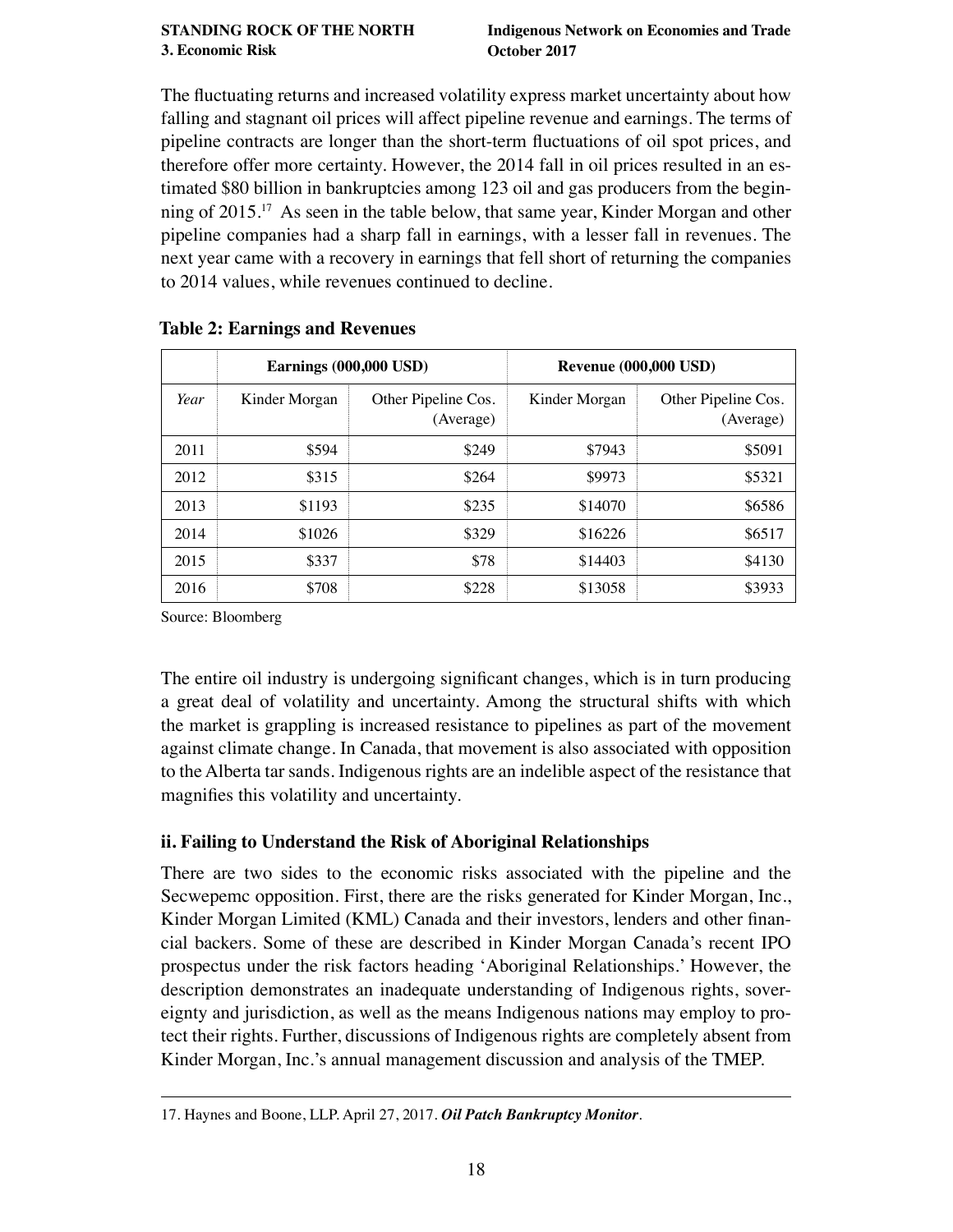<span id="page-18-0"></span>Both KMI and KML fail to understand how the risks associated with Indigenous rights will impact economic risks, especially access to capital. This failure includes an overly narrow understanding of oppositional forms. KML's prospectus identifes the courts as the sole method that Indigenous and other opposition groups might use. The consequences of this blinkered view come into sharp relief when juxtaposed with the Secwepemc's assertion that they will defend their land, and the recently launched Tiny Houses campaign. This latest tactic to occupy the land is part of a well-established history of the Secwepemc land defences, including the high-profle standoff at Gustafsen Lake (see Section 1).

Second, there are the risks to the economic wellbeing of the Secwepemc posed by the pipeline (outlined in subsection vi), which are not acknowledged by either Kinder Morgan Canada or its parent. These risks make understandable the staunch opposition of the Secwepemc to the pipeline expansion.

Given Kinder Morgan's assessment of the risks associated with what they term "Aboriginal relationships" is so narrow, questions arise about their ability to properly manage those risks. As stated in the prospectus, the company's sole strategy for managing and mitigating the risks associated with Indigenous rights is to ensure 'Aboriginal groups' derive 'benefts' from the project. Authors of flings for Kinder Morgan and its Kinder Morgan Canada subsidiary either do not understand the diverse realities of Indigenous rights in Canada or they are wilfully ignoring the consequences of those rights for the project. Either way, it should be a major red fag for investors, lenders, and other fnancial backers.

## **iii. Direct Action**

Dubbed "The Great Canadian Pipeline Battle" and "Standing Rock North" by observers, the oil industry's biggest risk has been identifed by economic analysts as a "long, costly and painful" battle "pitting capitalists against environmentalists against politicians against First Nations."18

The lengthiest sub-section of the 'Risk Factors' section of the KML prospectus is devoted to the possibility that 'Major Projects, Including the Trans Mountain Expansion Project, May Be Inhibited, Delayed or Stopped.' This section is connected with risks identifed with 'Aboriginal Relationships.' However, the company solely identifes court and permitting challenges as possible sources of delay. There is no consideration of blockades, encampments or other types of direct action. The construction of the Dakota Access Pipeline encountered various degrees of resistance along its length.19 With greater awareness of pipeline opposition, there is a high likelihood of similar, if not greater, opposition to the Trans Mountain expansion. The possibility

<sup>18.</sup> Jeffrey Jones, **["The oil industry's biggest risk in the pipeline wars: time,"](http://www.globeinvestor.com/servlet/ArticleNews/story/GAM/20170705/RBRIJONESCOLUMN)** *The Globe and Mail*,

B1, July 5, 2017; Kyle Bakx, **["Kinder Morgan Bracing for Standing Rock-type protests,"](http://www.cbc.ca/news/business/tmx-kindermorgan-bc-oilpatch-pipeline-standing-rock-1.3836489)** *CBC News,* Nov 5, 2016.

<sup>19.</sup> Gregor Aisch and K.K. Rebecca Lai. **["The Conficts Along 1,172 Miles of the Dakota Access](https://www.nytimes.com/interactive/2016/11/23/us/dakota-access-pipeline-protest-map.html)  [Pipeline."](https://www.nytimes.com/interactive/2016/11/23/us/dakota-access-pipeline-protest-map.html)** *New York Times,* March 20, 2017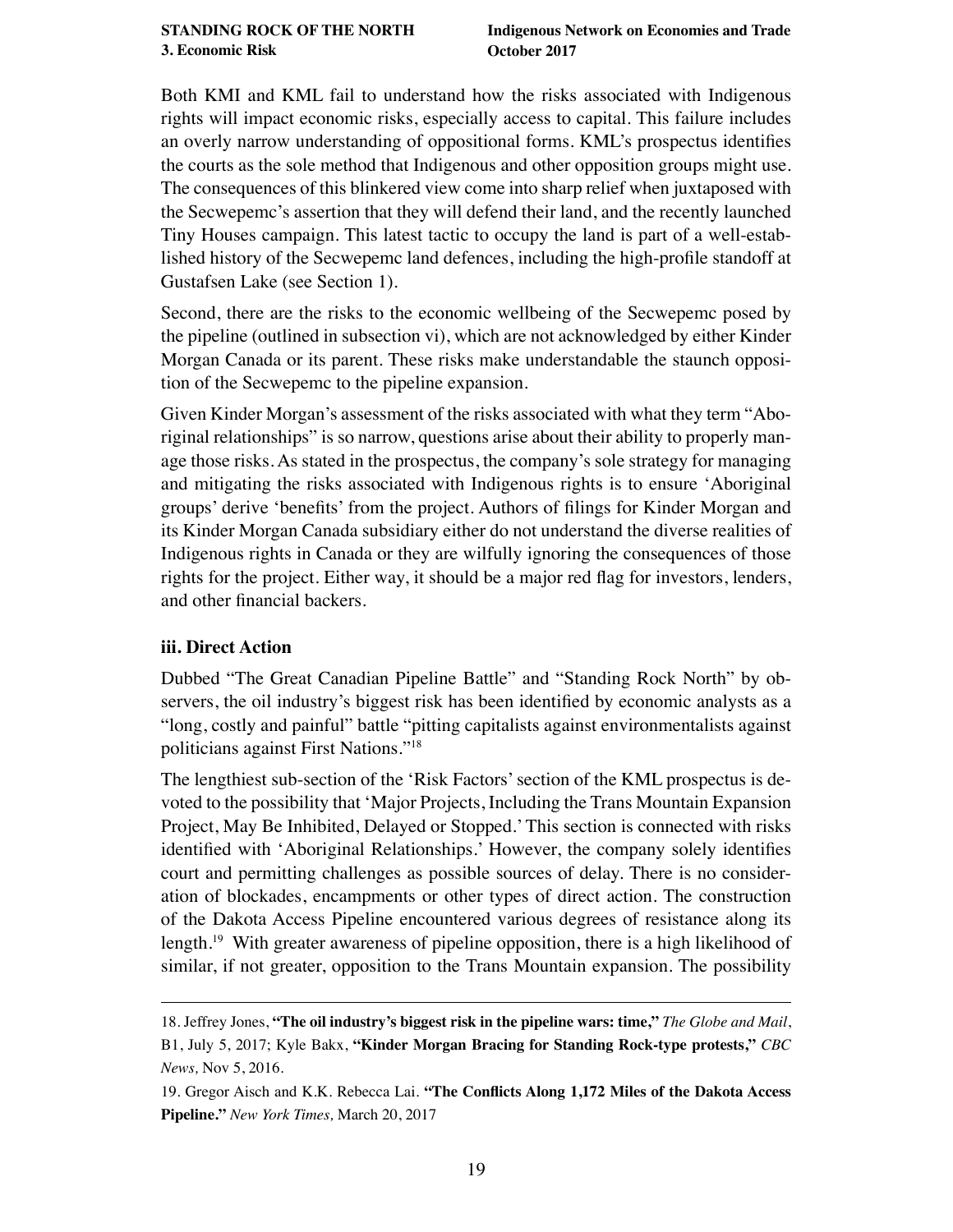is greatest in Secwepemcul'ecw, although other Indigenous nations, including the Kwantlen and Tsleil-Waututh, have declared their intention to physically prevent the pipeline.20

In Kinder Morgan's 2012 annual report, it estimated the pipeline would be in operation by late 2017. In its 2016 report, this had been extended to December, 2019, with construction estimated to begin in September 2017. Instead, the National Energy Board have already "cracked down" on Kinder Morgan for installing mats in streams to discourage salmon spawning where the pipeline is supposed to be built without having obtained the necessary permits.<sup>21</sup>

The projected completion in the company's June 2017 credit agreement with 24 lenders is April 30, 2020. There are probable delays with the recent B.C. election as discussed in the Political Risk section below. However, the opposition of the Secwepemc increases the probability further. The Dakota Access Pipeline (DAPL) crossed about 50 km of Sioux territory, encountering high profle resistance that cost Energy Transfer Partners millions of dollars. The planned route of the Trans Mountain expansion traverses more than 10 times that distance of Secwepemc territory.

The Secwepemc plan to disrupt the construction of the Kinder Morgan pipeline by any means necessary.

The frst of 10 "tiny houses" has already been built in Secwepemc territory. Directly addressing investors, a leader with the Tiny House Warriors and the Secwepemc Women Warrior's Society, stated: "As we assert our legal rights and title, pipeline fnanciers will face tremendous pressure, greater risk and uncertainty. We advise major pipeline funders, including TD Canada and JPMorgan Chase, to get out of the pipeline business now."22 Asserting their sovereignty to the land, and their inherent decision-making powers over their territory, the Tiny House Warriors vowed to stand against the pipeline.

In an affdavit fles with the B.C. Supreme Court, a Trans Mountain representative stated that each month of delay directly costs the company \$5.643 million.<sup>23</sup>

Beyond the *direct* costs incurred, *delays* create uncertainty about future costs. Kinder Morgan's projected costs for pipeline construction have remained the same from 2012 to 2016: US\$5.4 billion. This creates the impression that 1) the expected cost had not changed despite the fve-year time span from initial proposal; 2) the company has a very solid estimate of the construction costs, and 3) any additional delay

21. *National Observer,* **["NEB cracks down on Kinder Morgan for disrupting streams on](https://www.nationalobserver.com/2017/09/26/news/neb-cracks-down-kinder-morgan-disrupting-streams-pipeline-route)  [pipeline route,"](https://www.nationalobserver.com/2017/09/26/news/neb-cracks-down-kinder-morgan-disrupting-streams-pipeline-route)** September 26, 2017.

22. **["First Nation's tiny house symbolizes resistance to pipeline,"](https://www.thestar.com/opinion/commentary/2017/09/10/first-nations-tiny-house-symbolizes-resistance-to-pipeline.html)** *Toronto Star*, Sun. Sept. 10, 2017. 23. Affdavit, Carey Johannesson, Supreme Court of British Columbia, Trans Mountain Pipeline ULC v. Gold et al, Oct. 30, 2014, at para 100.

<sup>20.</sup> The Kwantlen have called for volunteers to join a confrontation of the pipeline. They have declared that they will "do what it takes" to stop the Trans Mountain expansion. See their website: **[<http://standwithkwantlen.org/>.](http://standwithkwantlen.org/)** Read the critical Tsleil-Waututh Kinder Morgan Assessment here: **[<https://twnsacredtrust.ca/assessment-report-download/>](https://twnsacredtrust.ca/assessment-report-download/)**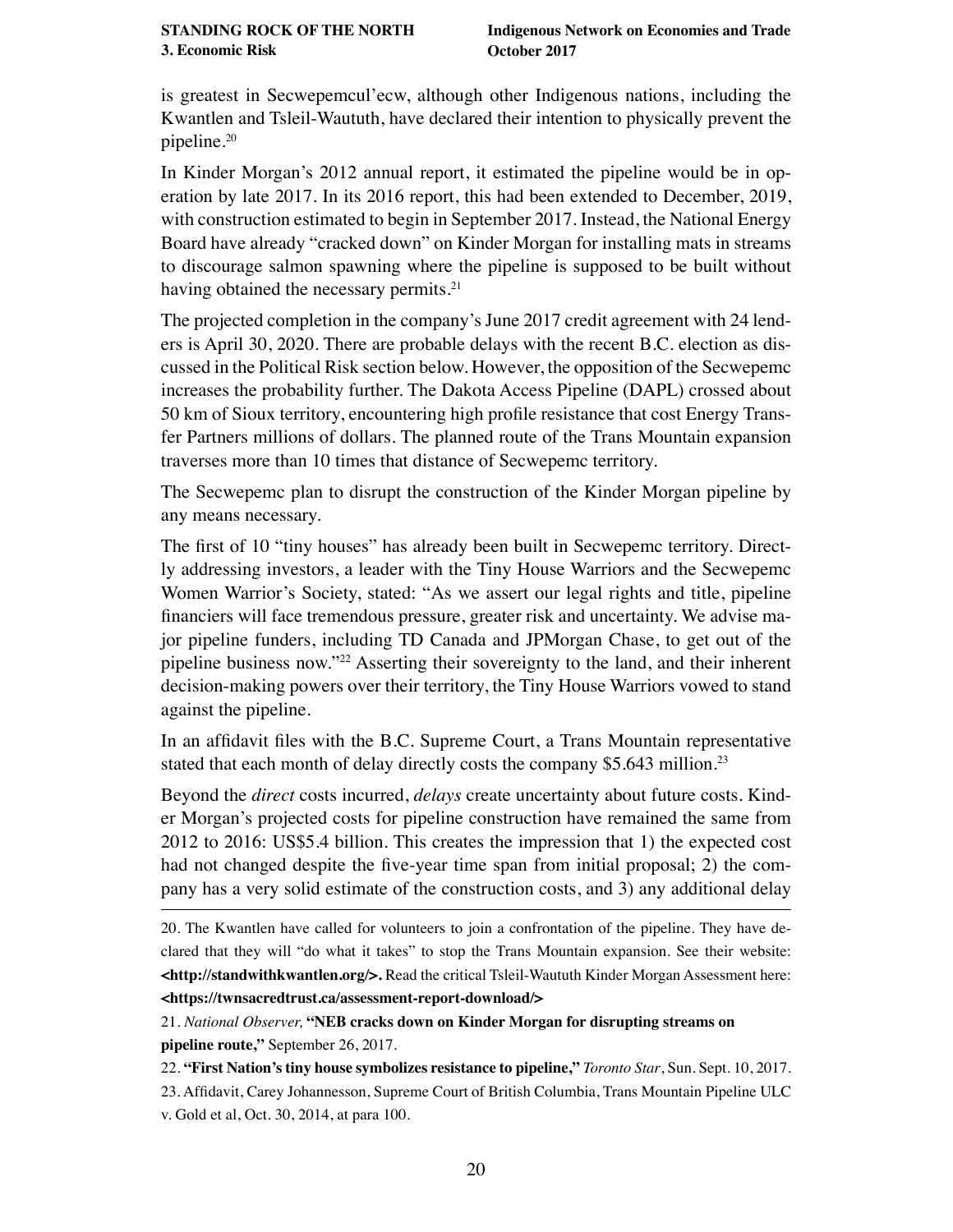starting the project is unlikely to have an impact on the cost. However, when the Canada-U.S. exchange rate is taken into account, the unchanging US dollar estimate represents a 32 percent increase from CDN\$5.4 billion in 2012 to CDN\$7.15 billion in 2016. In KML's 2017 credit agreement the cost estimate is CDN\$7.4 billion. The costs will likely increase further if the start of construction is delayed. The increase will be even greater if delays occur after construction has begun.

Cambridge political anthropologist Donald Bray has noted in his work with mining companies around the world that half of mining risks globally are not due to technical issues, but rather due to socio-political and community risks that can add tens of millions of dollars a week to project costs.<sup>24</sup>

Delays are inevitable. There are a number of concurrent nation-wide planning processes currently underway to stop the pipeline.

The NoDAPL Standing Rock solidarity movement has also continued to build momentum, creating cross-border inter-national alliances between Indigenous communities. In June 2017, a delegation of Chiefs from First Nations across Canada traveled to the sacred Black Hills of the Great Sioux Nation in South Dakota at the invitation of U.S. Tribal leaders. These Chiefs represent a delegation from over 120 First Nations and Tribes who signed the Treaty Alliance Against Tar Sands Expansion. The list of projects they oppose includes the Kinder Morgan Trans Mountain Expansion Project.

The protests will not be geographically bound to Secwepemc territory. Tar sands activist and Cree climate justice organizer Clayton Thomas-Muller was arrested on Parliament Hill in Ottawa for protesting Trans Mountain's impending approval, he stated to the media:

We know that they're just trying to test the waters for tar sands pipelines to get that controversial tar sands oil that's been killing Dené, Cree and Métis people in Northern Alberta with cancer, poisoning their food systems, poisoning their water systems, spreading climate chaos across the planet. Justin Trudeau is not the Disney prince that the media has been painting him out to be. He is in collusion with Big Oil. And we're here today to support these young people, these brave warriors, for the sacredness of Mother Earth, to let him know that he needs to reject the Kinder Morgan pipeline.<sup>25</sup>

There are a number of powerful coalitions of Indigenous and non-Indigenous peoples organizing joint opposition to the Kinder Morgan Trans Mountain Expansion. For example, Burnaby Residents Opposing Kinder-Morgan Expansion involves a broad-based alliance including the Tsleil-Waututh and Musqueam First Nation, Orca Sounding, Dogwood Initiative, Kwantlen First Nation, Burnaby Mayor, Social En-

<sup>24.</sup> Cecilia Jamasmie, **["Mining industry can now predict opposition to projects before it's too](http://www.mining.com/mining-industry-can-now-predict-opposition-projects-spending-single-dime/)  [late,"](http://www.mining.com/mining-industry-can-now-predict-opposition-projects-spending-single-dime/)** *Mining.com*, Aug. 7, 2017

<sup>25.</sup> *Global Justice Ecology Project*, **["Watch: Clayton Thomas Mueller on expansion of Trans](http://globaljusticeecology.org/watch-clayton-thomas-mueller-on-expansion-of-kinder-morgan-trans-mountain-pipeline/)  [Mountain Pipeline,"](http://globaljusticeecology.org/watch-clayton-thomas-mueller-on-expansion-of-kinder-morgan-trans-mountain-pipeline/)** October 26, 2016.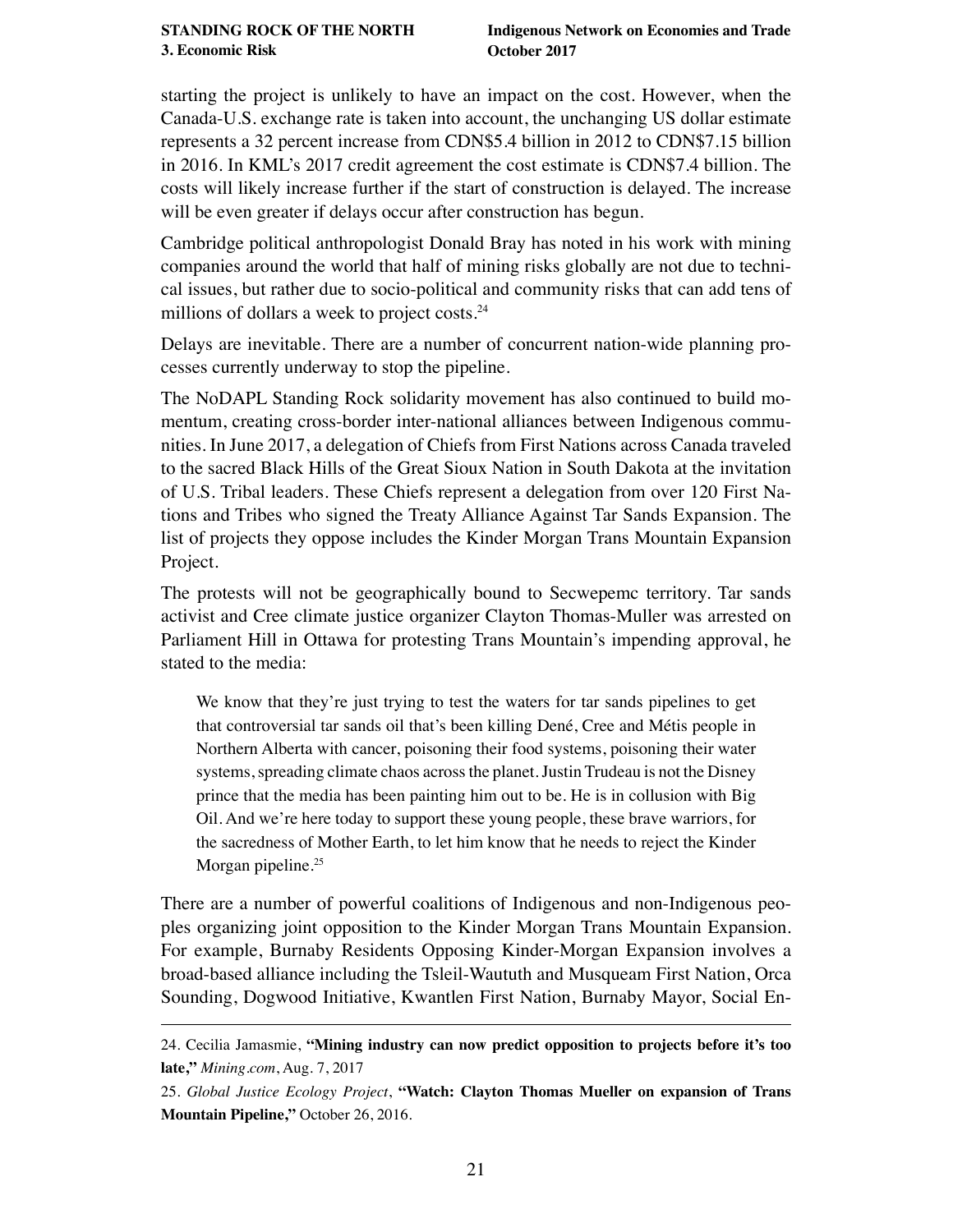<span id="page-21-0"></span>vironmental Alliance, Union of British Columbia Indian Chiefs, Coldwater First Nation, and the PIPE UP Network.

In November 2014, in response to geotechnical work related to the KM Trans Mountain pipeline, over 100 protesters were arrested on Burnaby Mountain for blocking and occupying the path of machinery to access the test drilling sites. Some protesters blocked trucks from climbing the mountain to reach the test sites. Others were arrested for refusing to leave the mountain after Kinder Morgan secured an injunction against them. However, due to a wildly inaccurate disclosure of the GPS coordinates of the drilling sites marked for injunctive protection, an extension to the injunction was denied and KM was encouraged to drop all civil contempt hearings for the demonstrators, with which they complied.26

Representatives of the Canadian government have implied their intent to use military force against those opposing the pipeline. Natural Resources Minister Jim Carr stated that the government would use "defense forces" or police in the case of pipeline protests. Speaking at the Canadian Progressive Contractors Association, Carr stated: "If people determine for their own reasons that that's not the path they want to follow, then we live under the rule of law."27 As witnessed in South Dakota, the militarized policing of Standing Rock Sioux protesters and their allies cost the state millions of dollars and brought further attention to the situation, rallying supporters across the country and the world. Far from providing a quick solution, heavy-handed policing at Standing Rock was followed by lengthy and costly delays for the pipeline project.

#### **iv. Pipeline Divestment Campaign**

Among the means being used by opponents to stop the pipeline is confrontation with lenders and investors. The Union of B.C. Indian Chiefs has launched a campaign calling on banks not to fnance Trans Mountain.28 More broadly, a campaign called Mazaska Talks is targeting the financial backers of pipelines with a boycott.<sup>29</sup> This increases the risks associated with Kinder Morgan Canada's access to capital. Capital access is identifed as a risk in the KML prospectus, but it is never associated with pipeline resistance. Lenders will base their decisions on fnancial calculations. However, a widespread and vociferous campaign against the pipeline will be included in those calculations.

Financial institutions are more aware that ever of the potential for reputational harm to and divestment from fnancial entities associated with such projects. Secwepemc opposition and action against construction of the pipeline will demand unforeseen

<sup>26.</sup> **["Kinder Morgan Halts Drilling and readies to leave Burnaby Mountain,"](http://nationalpost.com/news/canada/kinder-morgan-halts-drilling-and-readies-to-leave-burnaby-mountain)** *National Post,*  November 28, 2014

<sup>27.</sup> Kim Trynacity, **["'Rule of law' will prevent violence on pipeline routes, says natural resources](http://www.cbc.ca/news/canada/edmonton/rule-of-law-will-prevent-violence-on-pipeline-routes-says-natural-resources-minister-1.3876611)  [minister,"](http://www.cbc.ca/news/canada/edmonton/rule-of-law-will-prevent-violence-on-pipeline-routes-says-natural-resources-minister-1.3876611)** *CBC News,* Dec 01, 2016

<sup>28.</sup> See Union of B.C. Indian Chiefs, **["28 major banks warned not to fnance Trans Mountain](http://www.ubcic.bc.ca/bankswarnedtransmountain)  [pipeline expansion,"](http://www.ubcic.bc.ca/bankswarnedtransmountain)** June, 2017

<sup>29.</sup> See the Mazaska Talks website here: **<https://mazaskatalks.org/the-boycott/>**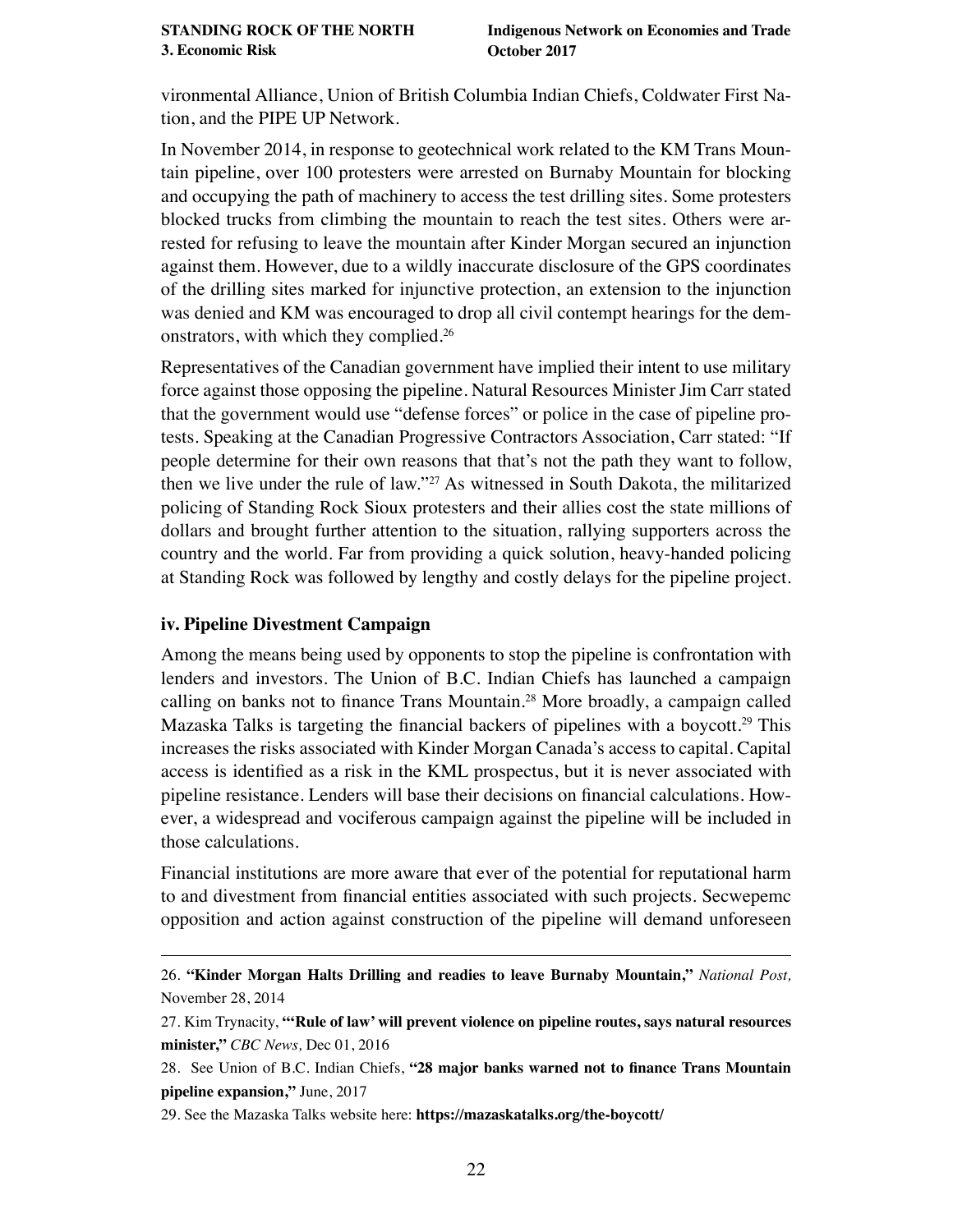<span id="page-22-0"></span>time and effort by the company, including that required to assuage lenders that have been targeted as part of a broad-based opposition campaign.<sup>30</sup> One Trans Mountain expansion backer, Desjardins Credit Union has announced that it may no longer fund pipelines. Dutch bank ING has also announced that it will not fund pipeline construction, including Trans Mountain.31

The Kinder Morgan Canada Limited (KML) IPO prospectus acknowledges risks associated with the high levels of indebtedness it is expected to incur building the pipeline. These include increased costs of borrowing and delays to the completion of the pipeline. Delays that result from Indigenous opposition, whether undertaken through the courts or other means, amplify these risks.

Early in its history as a publicly traded company, Kinder Morgan enjoyed a borrowing cost advantage over other pipeline companies. It averaged a 1.3 percentage point lower effective interest rate on its long-term debt through 2012. However, that advantage has been largely eliminated as the borrowing costs of other pipelines have fallen (Figure 4). For the first quarter of 2017, its effective interest rate was actually 0.4 percentage points higher than other pipeline companies.

Delays associated with Indigenous resistance to the pipeline project mean borrowing needs will extend further into the future, when there is greater likelihood that historically low interest rates will have risen. The Bank of Canada twice recently increased its key interest rate and Canada's Big Five banks followed with increases in their prime lending rate.

Any diffculties borrowing, or increased borrowing costs, will bring additional scrutiny on the company beyond that directly generated by the opposition campaign of the Secwepemc and their allies. Higher borrowing costs will demand more of the company's earnings, which are made uncertain by the Secwepemc's frm rejection. If contention around the project reduces KML's expected earnings, the company's credit rating could suffer, making borrowing even more onerous.

## **v. Dividend Crisis**

Pipeline companies have historically offered relatively high and stable dividends. However, this has recently changed, with the dividend reduction of KML's parent perhaps the highest profle shift. KML has stated its intention to offer a \$0.65 per share dividend. This is 70 percent of the company's distributable cash fow (DCF) in 2016, which is in line with other companies in the industry. However, it is 82 and 152 percent of the company's DCF in 2015 and 2014, respectively. Kinder Morgan, Inc. reduced its dividend when it hit a 75 percent DCF ratio in 2015. Without the added revenue from the TMEP, it is unlikely that KML can meet or sustain its projected div-

<sup>30.</sup> This effort links the Trans Mountain expansion with the campaign against development of the Alberta tar sands. It follows on a similar effort that was deployed as part of the highly contentious opposition to the Dakota Access Pipeline.

<sup>31.</sup> Ethan Lou, **["ING bank says it will not fnance major Canadian pipeline projects,"](https://ca.reuters.com/article/businessNews/idCAKBN19J2S6-OCABS)** *Reuters,* June 28, 2017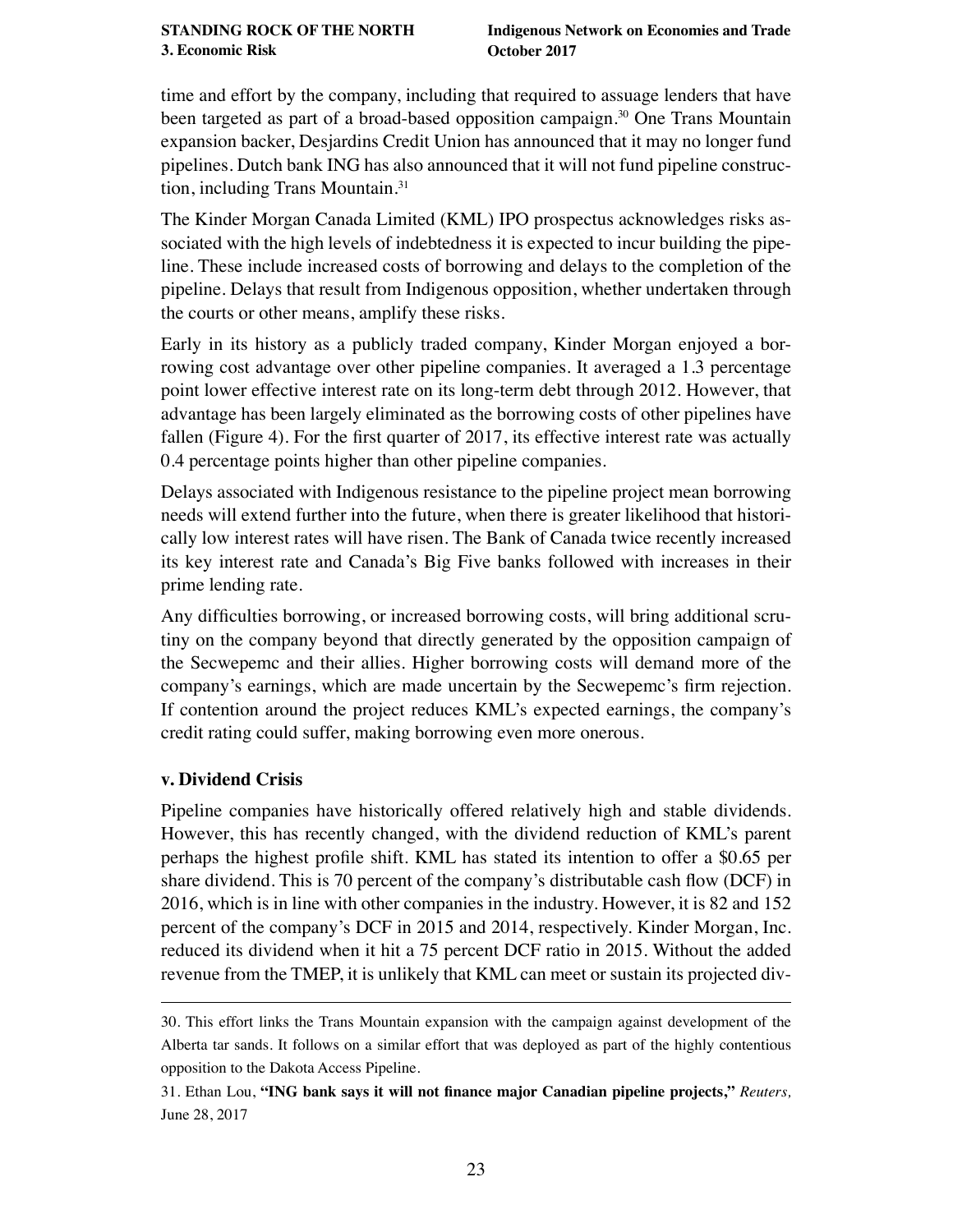#### <span id="page-23-0"></span>**[STANDING ROCK OF THE NORTH](#page-1-0) 3. Economic Risk**

idend payout. In a B.C. Supreme Court fling, a Trans Mountain representative stated that, in addition to the \$5.6 million in direct costs, each month of delay will lose the company \$88 million in revenue. Annually, this is 1.6 times Kinder Morgan Canada's 2016 revenue. Based on an average DCF to revenue ratio of 40 percent, the expansion revenue would reduce the dividend payout to 30 percent of DCF, which is close to the ratio Kinder Morgan, Inc. adopted when it cut its dividend in the fourth quarter of 2015. It is reasonable to assume that Kinder Morgan Canada is relying heavily on the earnings from the Trans Mountain expansion to sustain its dividend.



#### **Figure 4**

Closing the Gap: Effective Cost of Debt of Pipeline Companies, 2010-7 DATA: Compustat/Capital-IQ.

NOTE: Effective Cost of Debt calculated as the annualized ratio of quarterly interest payments to long-term debt. Both series are smoothed as trailing four quarter moving averages. Other Pipeline Cos. uses the sum of quarterly interest payments and the sum of long-term debt. The category includes all publicly traded corporations classifed as pipeline companies by Bloomberg for which quarterly interest and long-term debt data was available from Compustat.

#### **vi. Reduction of Capacity Demand for Oil**

Delays in building the pipeline mean more uncertainty around projected oil prices. Several experts have suggested that prices will fall further following recent dramatic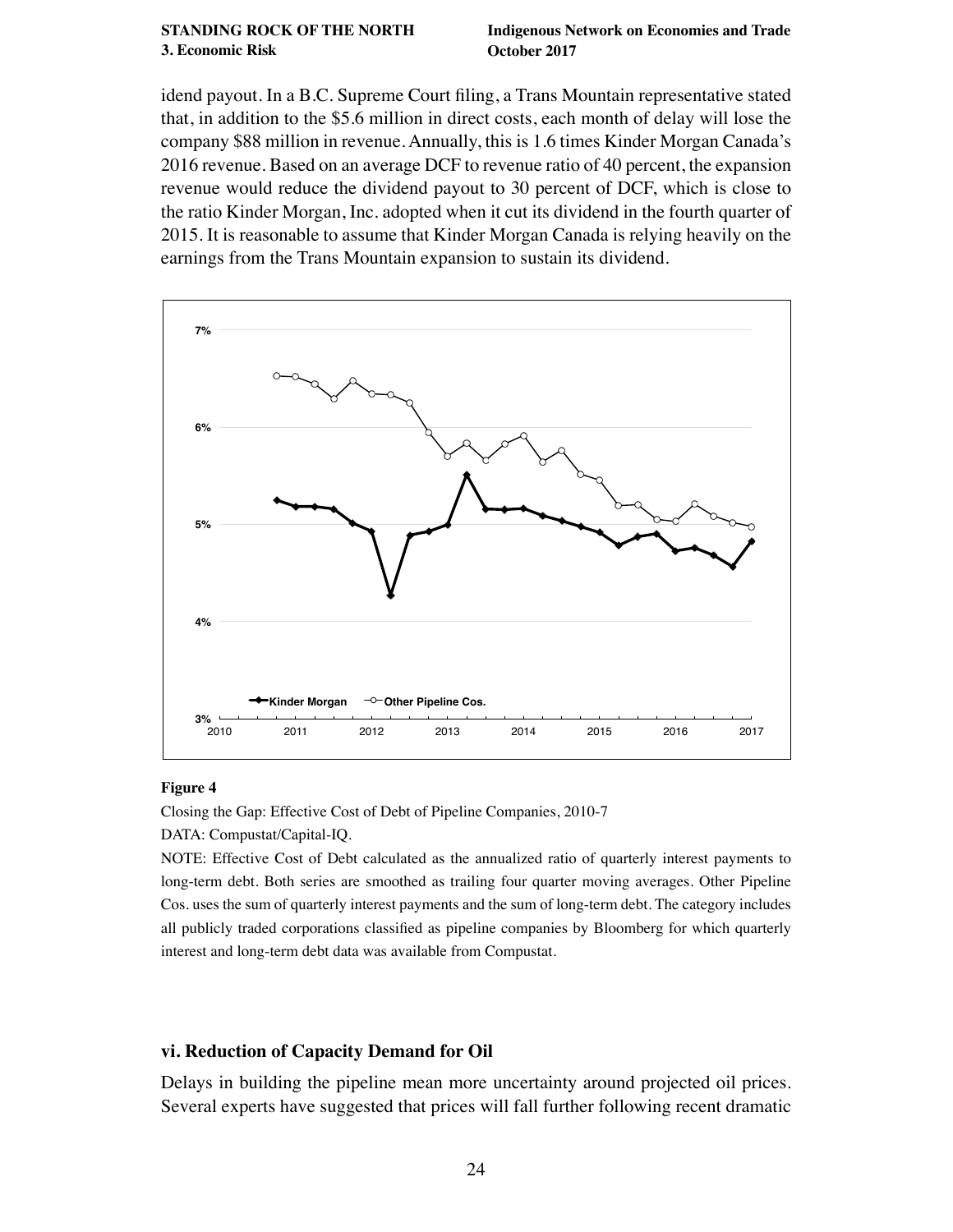<span id="page-24-0"></span>fuctuations.32 Although the expansion is fully subscribed for the near future, and Kinder Morgan touts the stability of its customers, Alberta's oil industry is in a state of great turbulence. That turbulence contributed to the downgrading of Alberta's credit rating. Lower prices lead to less production and reduced demand for pipeline capacity.

The Canadian and Alberta governments are facing pressure over tar sands operations and climate change. The Secwepemc have connected their opposition to Trans Mountain to these broader issues. The union of concerns for Indigenous rights, climate justice, and environmental issues amplifes the potential for a broad based, vocal opposition demanding government action on tar sands extraction. Any success by these movements could make extraction of Alberta bitumen costlier. This would put downward pressure on demand for tar sands oil, squeezing the margins of midstream operators like Kinder Morgan.

## **vii. Pipeline Risks to the Secwepemc Economy**

The economic activity of Indigenous peoples is rarely acknowledged, largely due to the confation of economic activity with market activity. The under-appreciation of Indigenous economies affects the calculation of benefts from resource extraction and transportation on Indigenous territory. Those projects, in as much as they threaten various aspects of Indigenous life, including economic activity, externalize risks onto the local Indigenous communities.

The Secwepemc territory covers 180,000 square kilometers, with a wide variety of terrains. Current and traditional land use activities including hunting, fshing, trapping and gathering are all practiced in varying forms. These activities are part of both market and non-market economies, even as they also constitute cultural and spiritual practices. There are a wide variety of economic development plans among the communities that comprise the Secwepemc. However, few of those plans are commensurable with the Trans Mountain pipeline expansion.

The existing pipeline has not been free from spills. These spills threaten the land and the water that many Secwepemc land use activities depend on. Defenders of the pipeline expansion contend that it will be the safest and most environmentally sound ever built. However, the threat of a spill carries excessive risk for the Secwepemc opponents of the expansion. More importantly, accepting the pipeline would change the relationship of the Secwepemc with the land. Indigenous peoples hold the land as a vital component of self-determination and as a means to lift themselves out of poverty and economic dependency. The cumulative effects illustrated in Figure 1 show that the KM pipeline expansion is not an isolated development on Secwepemc lands, but constitutes a new accretion of toxic materials built into the lands and waters they seek to protect.

The proposed Blue River Camp site also poses a threat to Indigenous land users who

<sup>32.</sup> On oil price projections, see for example, **["Oil prices will remain fat for foreseeable future,](http://www.cbc.ca/news/canada/calgary/deloitte-forecast-oil-prices-1.4190583)  [Deloitte forecasts,"](http://www.cbc.ca/news/canada/calgary/deloitte-forecast-oil-prices-1.4190583)** *CBC News*, July, 2017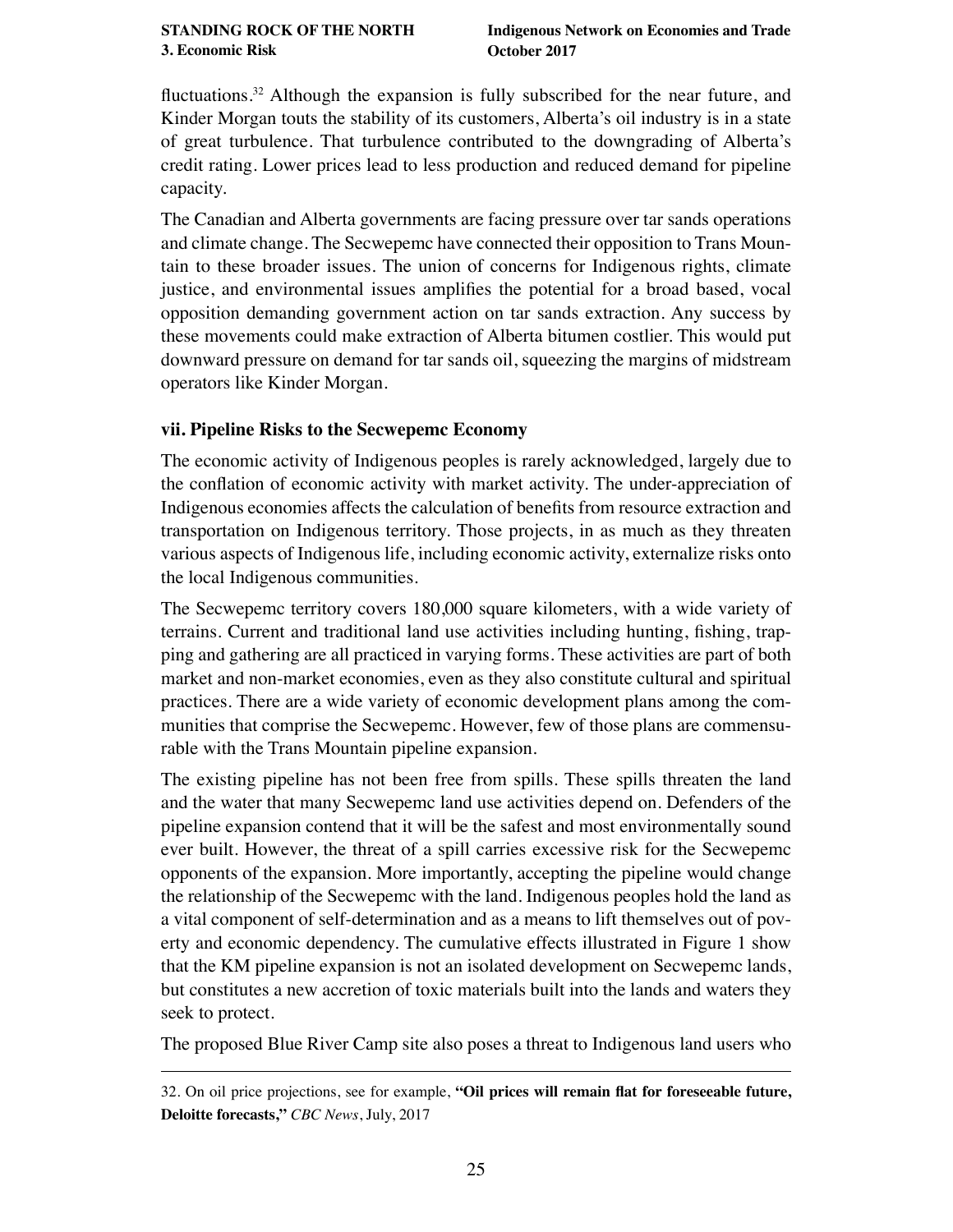<span id="page-25-0"></span>will be displaced from traditional harvest areas of the Secwepemc people. The danger to women in the community of a "man camp" of 1000 workers is also of great concern to members of nearby reserves and towns. In the Bakken oil felds, Sari Horowitz reports that, "The arrival of highly paid oil workers living in sprawling 'man camps' with limited spending opportunities has led to a crime wave—including murders, aggravated assaults, rapes, human traffcking and robberies—fueled by a huge market for illegal drugs, primarily heroin and methamphetamine."33 She describes how "especially hard hit" are nearby Indigenous communities. An Amnesty International report found negative consequences of oil and gas extraction in the Peace River Valley, recommending that governments "require that reviews and approvals of resource development projects, and other decision-making and programming processes, be informed by a comprehensive gender-based analysis, conducted in consultation with women's rights and Indigenous organizations, including an intersectional analysis of the specifc impacts on Indigenous women and girls."<sup>34</sup>

# 4. Political Risk

The Secwepemc do not recognize the authority of the B.C. Government to permit construction on their lands. They also do not recognize the authority of the Federal Government to approve construction of the pipeline on their lands.

The Canadian federal government unilaterally approved the Kinder Morgan Trans Mountain Expansion in November 2016. Since the pipeline undertaking falls under federal jurisdiction, provincial opposition to the pipeline will need to rely on strong cooperation with Indigenous Nations that have the underlying title and proprietary interest to challenge federal jurisdiction to refuse the pipeline on their unceded lands. In coordination with Indigenous Nations, the province can delay, restrict, and deny approval for the pipeline to be built.

The B.C. Government has recently come out against the Kinder Morgan Pipeline Expansion. There are approximately 50 preliminary permits KM must secure to do everything from build a road, widen existing right-of-ways, test and dispose water with additives, make changes to streams, burn and blast permits, and more.<sup>35</sup> Since Indigenous peoples hold proprietary rights to the land their opposition can empower the province to challenge the federal approvals process and throw a wrench in the works of construction by denying necessary permits and right-of-ways.

The political terrain is shifting rapidly in the province and Indigenous peoples are positioned to play a central role. In June 2017, BC Liberal Premier Christy Clark's

<sup>33.</sup> Sari Horowitz, **["Dark Side of the Boom,"](http://www.washingtonpost.com/sf/national/2014/09/28/dark-side-of-the-boom/?utm_term=.21b6bd9cf5c2)** *The Washington Post*, September 28, 2014.

<sup>34.</sup> Amnesty International, *[Out of Sight, Out of Mind: Gender, Indigenous Rights, and Energy De](https://www.amnesty.ca/sites/amnesty/files/Out%20of%20Sight%20Out%20of%20Mind%20ES%20FINAL%20EN%20CDA.pdf)[velopment in Northeast British Columbia, Canada](https://www.amnesty.ca/sites/amnesty/files/Out%20of%20Sight%20Out%20of%20Mind%20ES%20FINAL%20EN%20CDA.pdf),* 2016, p. 9.

<sup>35.</sup> For a full list of permits the province must grant in right of ways for the pipeline expansion see: **<https://projects.eao.gov.bc.ca/api/document/5888e529817b85ae43cf7954/fetch>**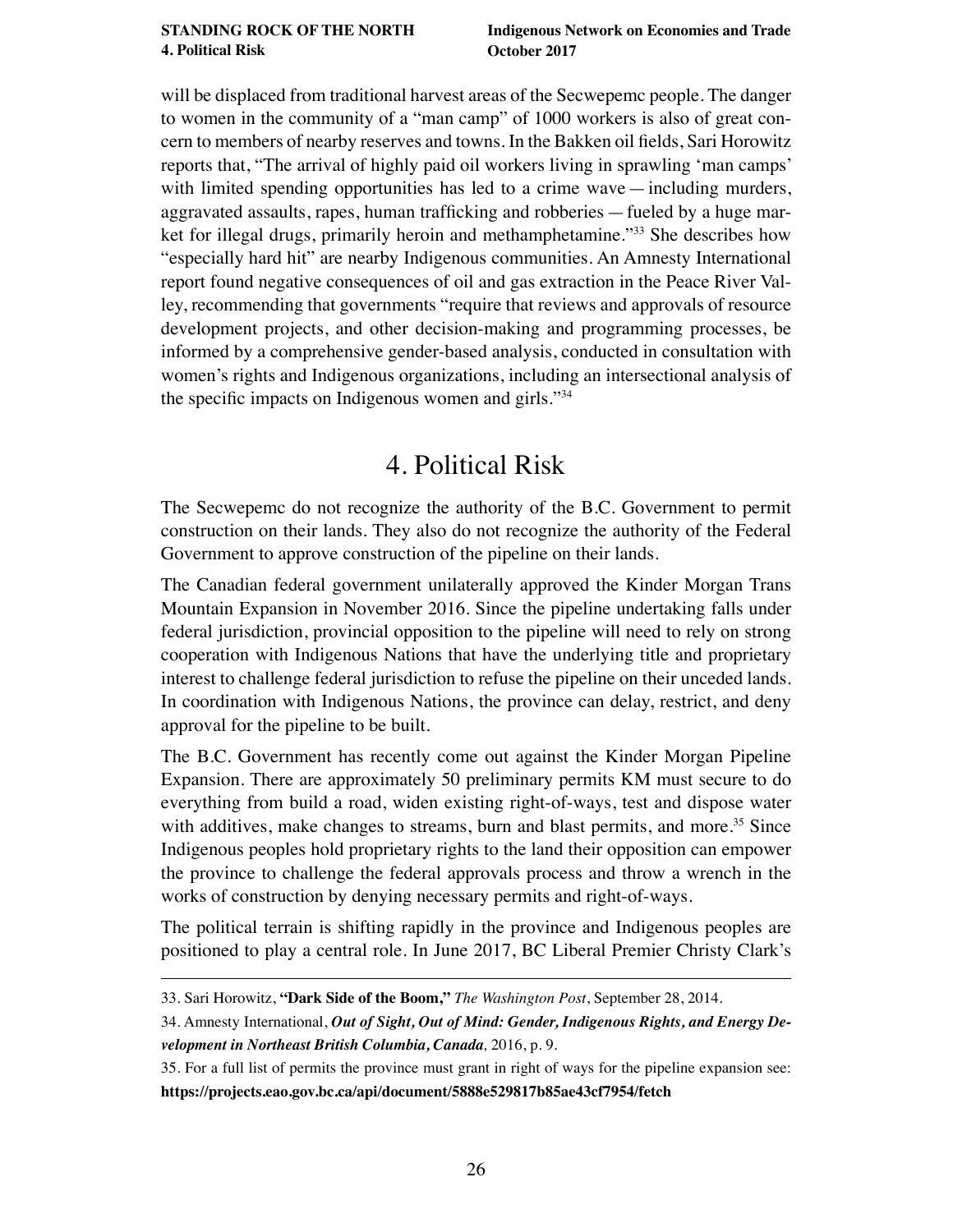<span id="page-26-0"></span>government was defeated on a vote of no confdence in the Legislature, in part due to her support for the pipeline expansion. New Democratic Party (NDP) Leader John Horgan and Green Party leader Andrew Weaver entered into a power-sharing accord to pool their seats and defeated the Liberals. The current governing parties won on platforms that opposed the construction of the Kinder Morgan pipeline and shored up their coalition partially on this basis. Upon their recent win, the parties re-committed to cooperate on opposition to the TMEP. George Heyman, Minister of Environment and Climate Change in the NDP/Green government, vowed to use "every tool at our disposal" to defeat the pipeline.<sup>36</sup> The key tool in their disposal is a strategic alliance with the title-holders of the land.

On August 10 2017, the BC Government announced that they would be seeking intervener status in current legal challenges to the Kinder Morgan pipeline expansion. They have since been granted intervenor status. The Province emphasized its intention to fulfll its legal duties to Indigenous peoples, "including consultations regarding potential impacts to Aboriginal rights and title  $-$  a responsibility that has been identifed in a number of court cases."<sup>37</sup>

The Province also committed to implement the United Nations Declaration on the Rights of Indigenous Peoples — to which Canada is a signatory — as a matter of serious consideration since it insures Free Prior and Informed Consent to Indigenous peoples regarding development on their lands. Thomas Berger, one of the most esteemed and effective lawyers in Canada who has defended Indigenous interests against massive oil exploration projects in the Mackenzie Delta, has been secured as external counsel on the matter.

# 5. Reputational Risk

Kinder Morgan Canada's IPO prospectus acknowledges that reputational risk "cannot be managed in isolation from other forms of risk." However, they do not connect reputational risk and the risks associated with Indigenous rights. Indigenous rights, the Alberta tar sands, climate change and pipelines are all controversial, high profle and divisive issues in Canada. Kinder Morgan's plan to build a pipeline that passes through Indigenous territory, and also a densely populated city known for its environmentally conscience citizens, puts the company at the centre of these conficts. By doing so, it has become one of a handful of pipeline companies that are household names. This brings much greater scrutiny to all of its undertakings, whether related to Trans Mountain or not.

<sup>36.</sup> Justine Hunter, **["Kinder Morgan Pipeline looms large in B.C. Election,"](https://beta.theglobeandmail.com/news/british-columbia/kinder-morgan-pipeline-looms-large-in-bc-election/article34694658/?ref=http://www.theglobeandmail.com&)** *Globe and Mail*, April

<sup>12, 2017;</sup> Rob Shaw, **["NDP asked to form next B.C. government after Liberal defeat,"](http://vancouversun.com/news/politics/b-c-ndp-asked-to-form-government-after-liberal-defeat)** *Vancouver Sun*, June 30, 2017; Derrick Penner, **["B.C. joins legal battles against Trans Mountain pipeline ex](http://vancouversun.com/news/local-news/live-b-c-government-to-announce-steps-against-trans-mountain-pipeline)[pansion,"](http://vancouversun.com/news/local-news/live-b-c-government-to-announce-steps-against-trans-mountain-pipeline)** *Vancouver Sun,* Aug. 10, 2017

<sup>37.</sup> Elsie Ross, **["B.C. Government Taking 'Initial Action' On Kinder Morgan Expansion,"](http://www.dailyoilbulletin.com/article/2017/8/10/bc-government-taking-initial-action-kinder-morgan-/)** *Daily Oil Bulletin,* Aug. 10, 2017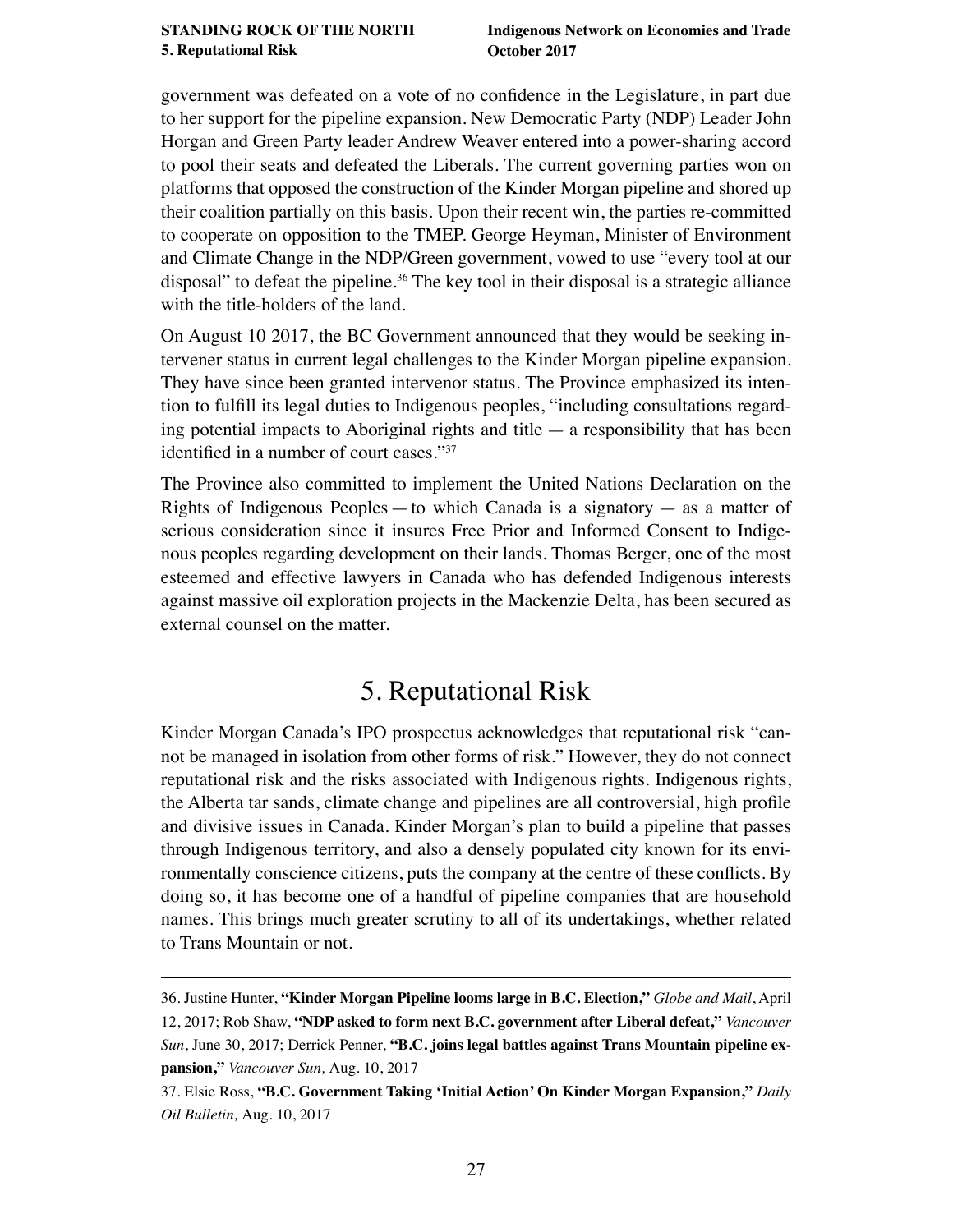This reputational risk cannot be contained in Canada, either. Activists in the San Francisco Bay area made headlines in July 2017 by locking themselves to steel barrels and blocking three gates of the Kinder Morgan Richmond Terminal. This was the second time in two weeks that activists blockaded the terminal. Each time they demanded the company halt its new Trans Mountain pipeline in Canada in solidarity with Indigenous peoples of these lands. The arrests of the activists made national news.38



#### **Figure 5**

Increasing Scrutiny: Canadian Media Coverage of Pipeline Spills, 2005-7 DATA: Factiva

NOTE: Values are the yearly count of articles containing the phrase 'pipeline spill' from all sources in the Factiva database classifed as 'Newspapers: Canada' or 'Major News and Business Sources: Canada'. The gray portion of 2017 is the imputed value based on the rate of coverage through June, 2017.

With increasing public concern about climate change and pipelines has come increased media attention. This has resulted in much greater coverage of pipeline incidents, such as spills, as seen in Figure 5. Between 2010 and 2016, coverage of pipeline spills by Canadian media increased more than 7.5 times. For that same time period, the Transportation Safety Board has offered fgures suggesting that pipeline incidents that released petroleum fell considerably. Yet the overall quantity released

<sup>38.</sup> Ayşe Gürsöz, **["Two Arrested After Shutting Down Kinder Morgan Terminal in Escalating](https://www.alternet.org/environment/two-arrested-after-shutting-down-kinder-morgan-terminal-escalating-protests-against)  [Protests Against Major Tar Sands Oil Pipeline,"](https://www.alternet.org/environment/two-arrested-after-shutting-down-kinder-morgan-terminal-escalating-protests-against)** *Alternet,* July 31, 2017.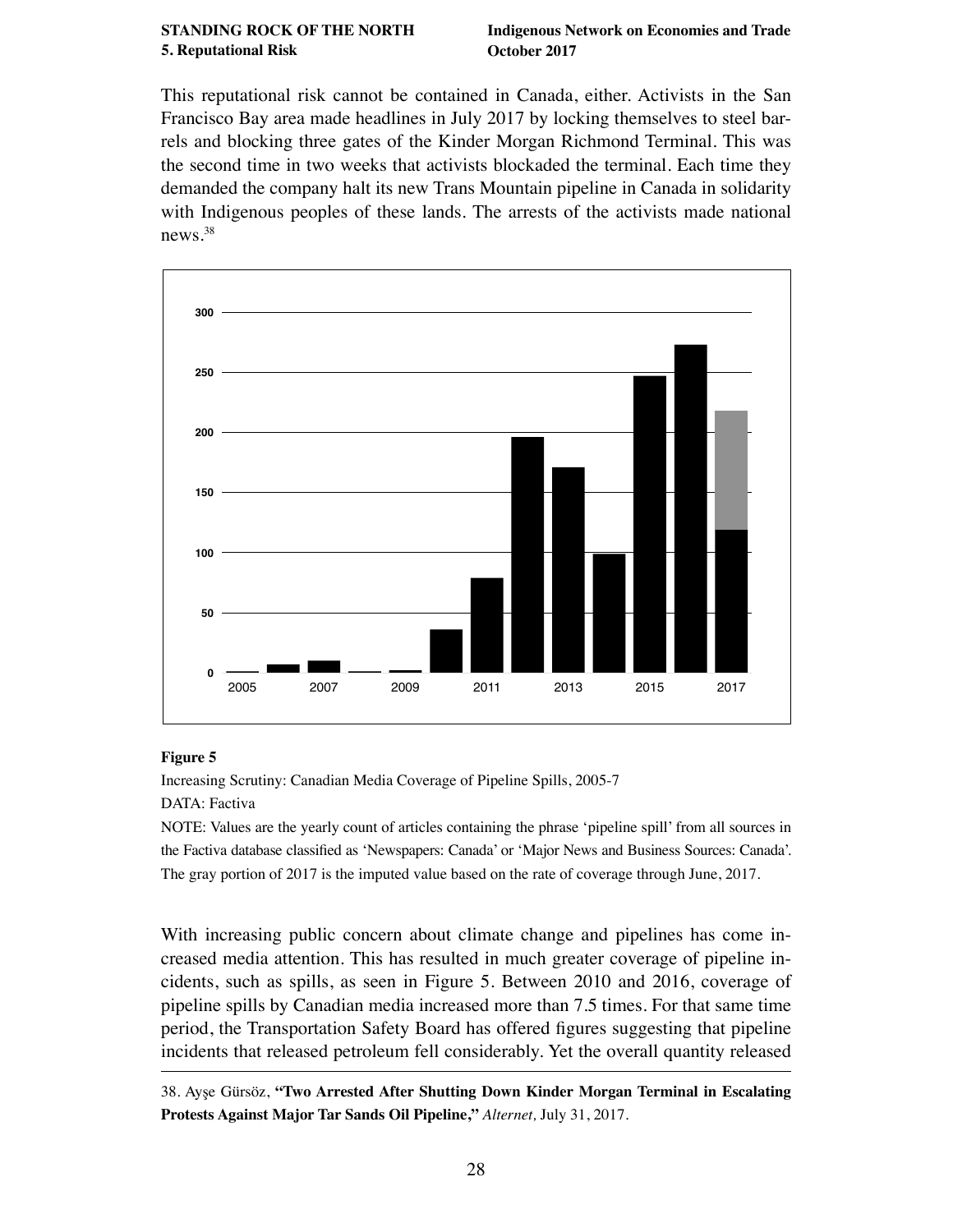<span id="page-28-0"></span>per incident increased over time, and the number of incidents affecting 'line pipe' has also risen considerably, with the number more than doubling between 2015 and 2016.39

As various Canadian environmental policy researchers have stressed, overlapping provincial and federal jurisdiction for issues such as pipeline monitoring and spill remediation shapes lax accountability. Yet the public is more attentive of pipeline safety and the potential harm from accidents. It is telling that 25 percent of the media coverage of pipeline spills mentions Indigenous people.40 Public scrutiny has raised the costs of building, operating and maintaining pipelines, as companies try to reduce incidences and negative publicity. It also demands greater money and effort to try and assuage public concerns.

The Secwepemc's staunch opposition to the pipeline, and the heightened probability of direct action to confront the construction process raises the possibility that building the expansion will be associated with violence, as happened with the Dakota Access Pipeline. Federal Resources Minister Jim Carr invoked the military when discussing the possibility of responding to direct action against the pipeline, raising the spectre of a standoff. Kinder Morgan risks having its name associated with another Oka or Ipperwash or Gustafsen Lake — the most highly militarized and infamous standoffs between the state and Indigenous peoples in recent memory.

# 6. Regulatory Risk

Regulatory risk due to uncertainties related to the ongoing review of the federal environmental regulatory and assessment regime is signifcant and should be a red fag to Kinder Morgan and to investors with respect to the economic viability of this expansion. These risks include of reviews of related fsheries and water protection legislation and the National Energy Board (NEB) Act.

In June 2016, the Government of Canada began a comprehensive review of current environmental and regulatory processes in line with its policy to "decolonize" Canada.41 Pending completion of the review, "Interim Review principles" have been put in place to guide federal decision-making. TMEP was conditionally approved under this "interim" process. Changes to legislation are expected sometime in the fall of 2017 and there is evidence to suggest that they will have a signifcant infuence on subsequent decision-making and licencing processes related to the TMEP and route approval process — especially where Indigenous rights, title, jurisdiction, and consent are involved.

While the interim principles state that "no proponent will be asked to return to the

40. Calculations based on Factiva search results.

<sup>39.</sup> **["Statistical Summary, Pipeline Occurrences 2016."](http://www.bst-tsb.gc.ca/eng/stats/pipeline/2016/ssep-sspo-2016-tbls.asp#ssep-sspo-2016-tbl-01)** Transportation Safety Board of Canada, 2016.

<sup>41.</sup> Mike De Souza, **["Trudeau to proceed with wide federal review to 'decolonize' Canada,"](http://www.nationalobserver.com/2016/12/12/news/trudeau-proceed-wide-federal-review-decolonize-canada)** *National Observer,* December 12th, 2016.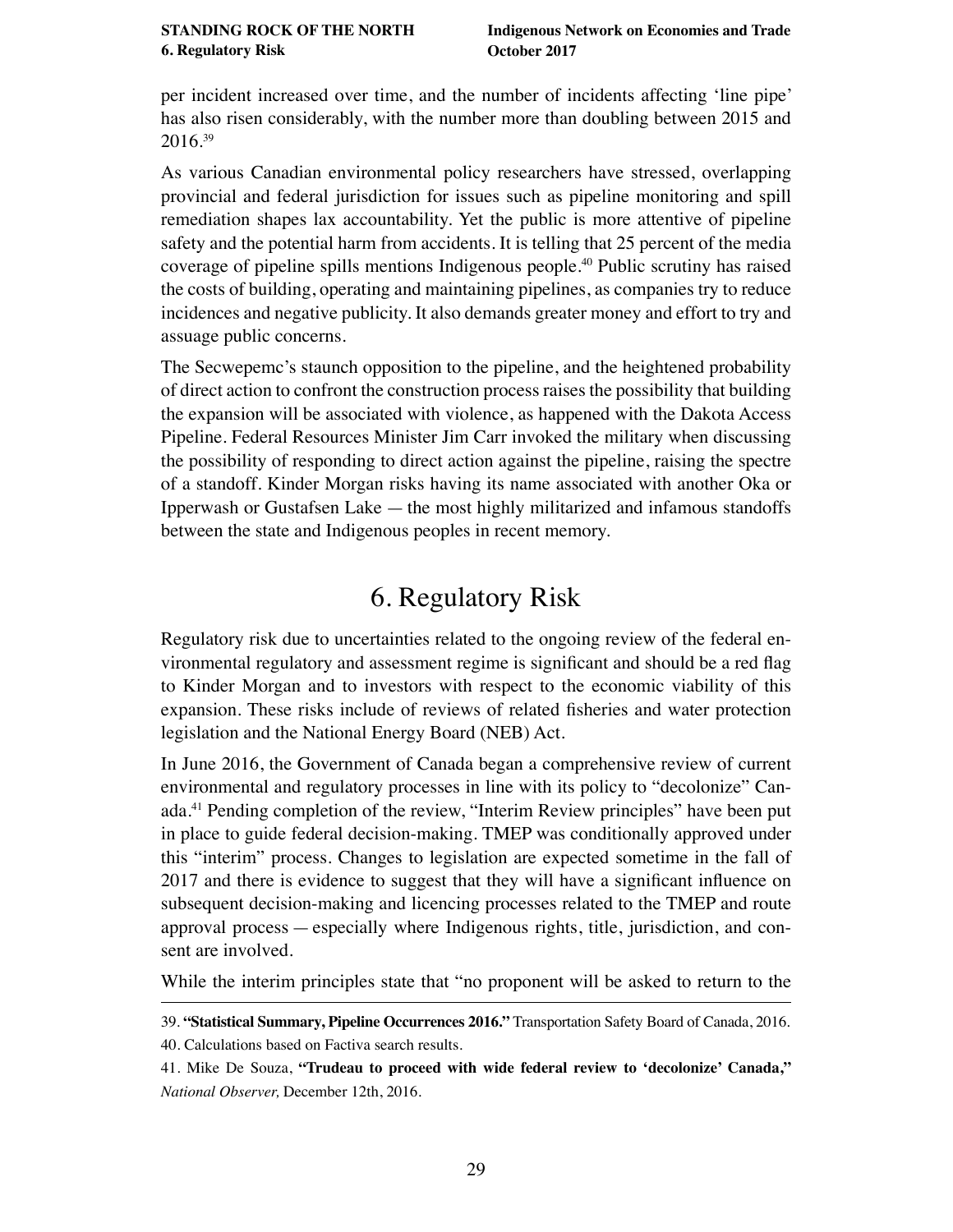<span id="page-29-0"></span>starting line" in relation to potential regulatory and legislative changes, the extent to which a new process would have bearing on previously rendered decisions (and related conditions) is unclear. There is a distinct possibility the review itself could call into question the political and constitutional legitimacy of the federal government's conditional approval of the expansion. These questions are of particular concern as they relate to the mandate and authority of the NEB, and ways in which the constitutionally protected rights of Indigenous peoples were addressed in project consideration and approval. There are many risks and uncertainties associated with the current overall regulatory review, status of the interim principles, and direction in which the ongoing review itself is moving. The most critical of these are summarized below.

## **i. Uncertainty related to Expected Changes to Regulatory Processes**

• Risks associated with future role of Indigenous peoples, enhanced engagement with Indigenous rights and jurisdiction, and federal commitment to implement UNDRIP/FPIC in Environmental Assessments.

There exists a strong possibility that the outcome of this review could lead to major transformations of the regulatory and approvals process to provide a stronger and expanded role for Indigenous peoples and communities. The federal government have clearly expressed their intent to use newly designed environmental assessments to "advance reconciliation with Indigenous peoples." Especially concerning are measures currently discussed and proposed to bring environmental assessment practices in line with UNDRIP including implementation of the principles of Free Prior Informed Consent (FPIC) for Indigenous nations in the approvals process.

Proposals point to an enhanced decision-making role for Indigenous peoples, recognition of Indigenous jurisdiction in the context of establishing relevant decision-making authorities, and in some cases joint decision-making authority with Indigenous nations to approve or reject major projects. UNDRIP gives considerable rights to Indigenous nations and affects all areas of resource governance and jurisdiction and it is unclear how these will play out in legislation. Most importantly, however, the review process thus far suggests a widespread consensus that going forward project approvals will require the consent of Indigenous nations.

Given the current level of Indigenous opposition to the expansion, and to route access across unceded territories, the near-certain likelihood that environmental assessments will include enhanced requirements for Indigenous consent, participation, and decision making authority calls into question the very future of the TMEP, and certainly calls into question its economic viability and value to KM and to investors.

## **ii. Risks related to removal of the NEB as an "Authority" in Oil and Gas Infrastructure**

Expert panel reports and federal discussion papers are unanimous that the mandate of the NEB be reconfgured so that it no longer be considered an "authority" with respect to major project approvals. There is unanimous support for establishing a single, independent quasi-judicial EA authority (housed within the Environmental As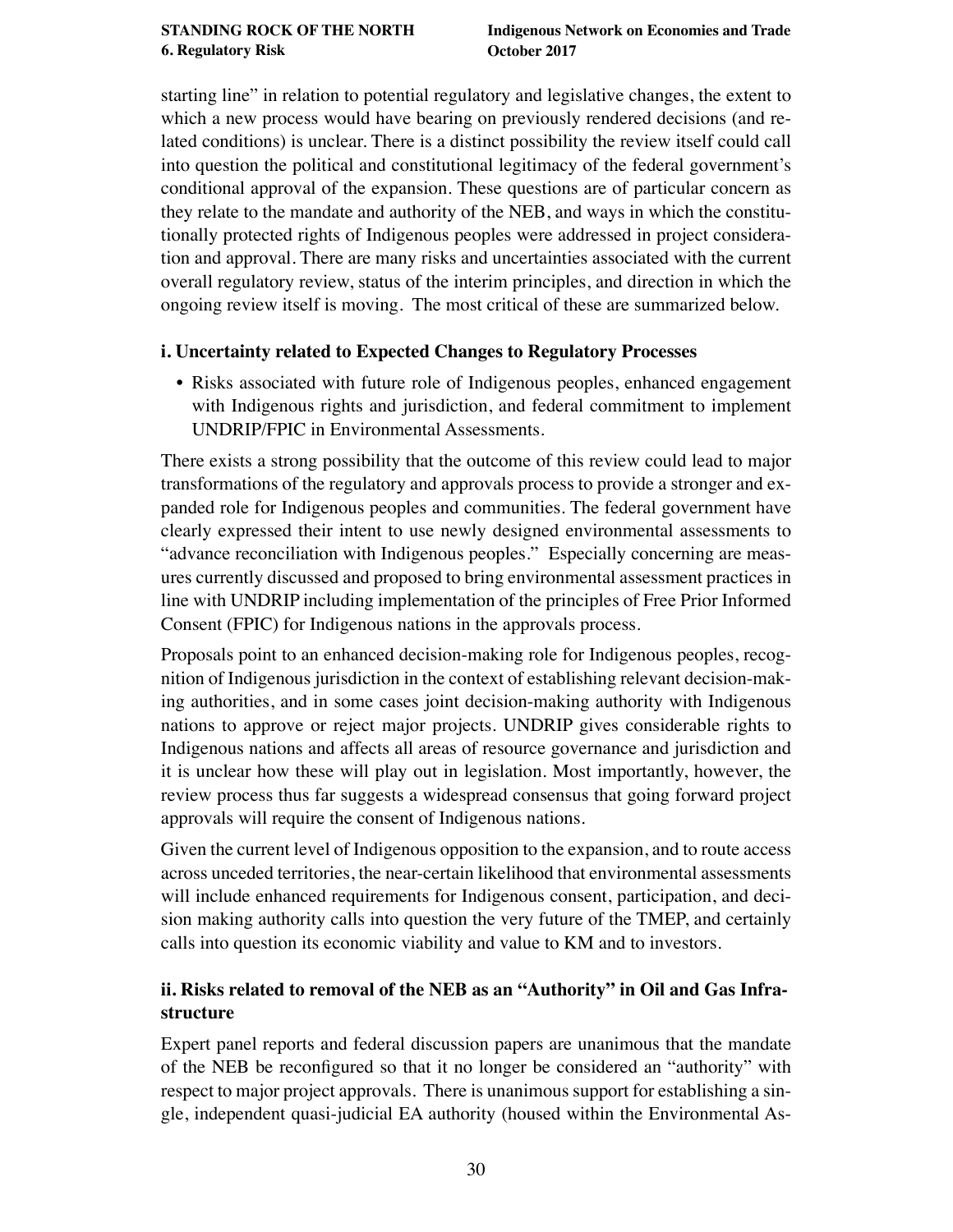<span id="page-30-0"></span>sessment Agency) to conduct all reviews and guide subsequent approvals processes. Consideration is being given to the possibility for "Joint" assessments between Indigenous nations and the agency, provinces and the agency, or in certain specifed circumstances between the NEB and the agency as joint partners. It is expected that this change will make approvals for pipelines and oil and gas developments much less certain. This is likely to signifcantly affect the TMEP route approval process. It is likely that approvals processes will take longer and that oil and gas proponents will need to expend signifcantly more resources, time, and energy making to make their case.

Taken in the context of the current low oil prices, likely implementation of FPIC, and renewed federal commitment to addressing climate impacts in assessment processes, it is becoming increasingly apparent that Canada no longer provides the attractive investment environment for oil and gas development that it once did.

- Additional risk to the viability of the TMEP for investors and KM related to other aspects of the review include regulatory uncertainties related to the very strong likelihood that going forward:
	- Projects be assessed broadly in relation to their climate impacts (especially CO2 emissions);
	- Impact assessments play what the CEAA review panel called a "critical role" in supporting Canada's efforts to address climate change, and;
	- Impact assessments be cumulative and address the impacts of projects (such as pipelines) in relation to broader energy considerations (like expansion of oil and gas production).

## **iii. Risk that the Comprehensive Federal Review Undermines the Legitimacy of TMEP approval**

There is signifcant risk given the tone and extent of the review and the priority placed on reconciliation by the current Liberal government that issues considered in the current review — especially as they relate to whether or not within the current (CEAA 2012) process Indigenous peoples were adequately consulted and accommodated, Aboriginal Title, Rights and jurisdiction respected, and Indigenous concerns and knowledge adequately considered — call into question the legitimacy of the process under which TMEP was approved (including the authority of the NEB to conduct the review).

Review Panels heard considerable evidence that assessments conducted under CEAA 2012 (especially of pipelines) and the amended NEB Act (2012) did a woefully inadequate job of addressing Indigenous rights and concerns; chronically marginalized and misrepresented Indigenous knowledge; and failed to be on the right side of Canadian and international law in relation to respecting Indigenous rights. The possibility exists that after such a thorough airing of concerns associated with the legally and constitutionally protected rights of Indigenous peoples the government is compelled to either reconsider its conditional acceptance of TMX, reopen the decision by requir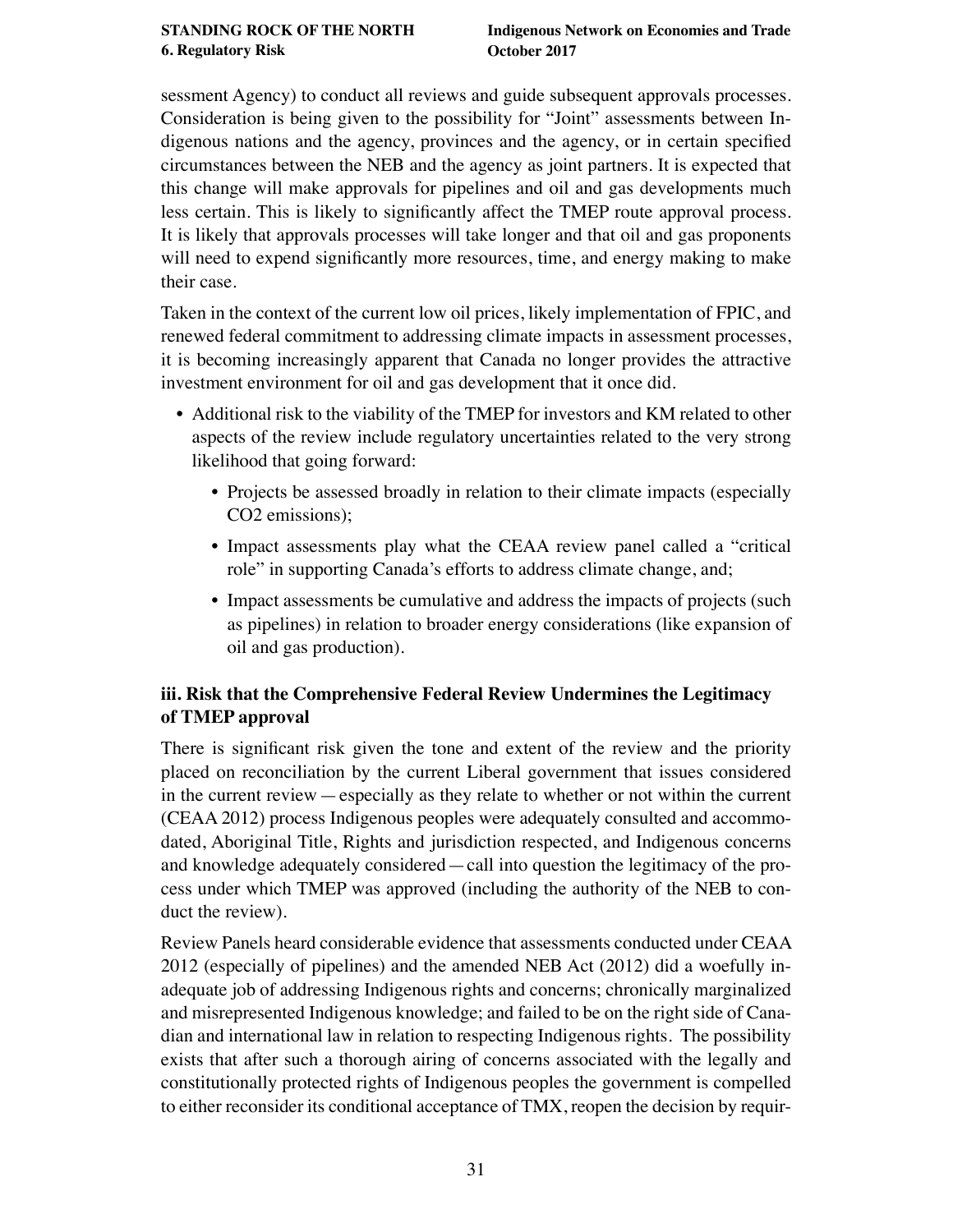<span id="page-31-0"></span>ing additional consultation and accommodation hearings with Indigenous peoples, or impose additional conditions on the existing acceptance. Similar risks exist with respect to the way in which the review has undermined the authority of the NEB in relation to its role in approving TMX.

Given that TMX was granted conditional approval by a process and an authority whose legitimacy have both been publicly called into question, especially for the ways in which it failed to address the constitutionally protected rights of Indigenous peoples, there is a signifcant degree of uncertainty surrounding the stability of the TMX approval. There is signifcant risk the federal government will reverse or modify approval of the project until Crown-Indigenous relations are appropriately managed.

## **iv. Regulatory Uncertainty due to Inadequate Crown Management of Indigenous Rights**

In January 2016, pending the comprehensive review, the federal government announced four "interim review principles" that in addition to the NEB decision would guide federal approval of the TMX. These included that decisions be "based on traditional knowledge of Indigenous peoples," that "consideration be sought and given to affected communities (including Indigenous communities)," and that "Indigenous peoples be meaningfully included, and where appropriate impacts on their rights and interests accommodated."

The Crown completed its review of these considerations, including of Indigenous concerns and claims in relation to the TMX in November of 2016. Analysis of this report and reaction from Indigenous nations suggests Indigenous peoples were not adequately consulted, that their concerns met with little analysis, consideration, or were consistently downplayed, and that Indigenous rights, jurisdiction, and title were not respected.

In addition to the threat of ongoing legal proceedings (the inadequacy of Crown consultation and accommodation process is one of the many reasons several Indigenous nations have started court proceedings against the expansion), continued opposition by Indigenous groups on the grounds that Crown duties to "consult and accommodate" were not met through this process are likely to result in one of several scenarios: that the Order in Council will be quashed, reversal of conditional federal approval until a process is put in place to adequately consult and consider Indigenous issues (resulting in project uncertainty and lengthy development and production delays including to route approval); imposition of additional conditions that create similar delays while Indigenous rights are addressed; signifcant delays to route selection and approval while Crown-Indigenous relations are addressed; and direct action and opposition on behalf of Indigenous groups which may block access to development sites and the pipeline route and lead to signifcant delays.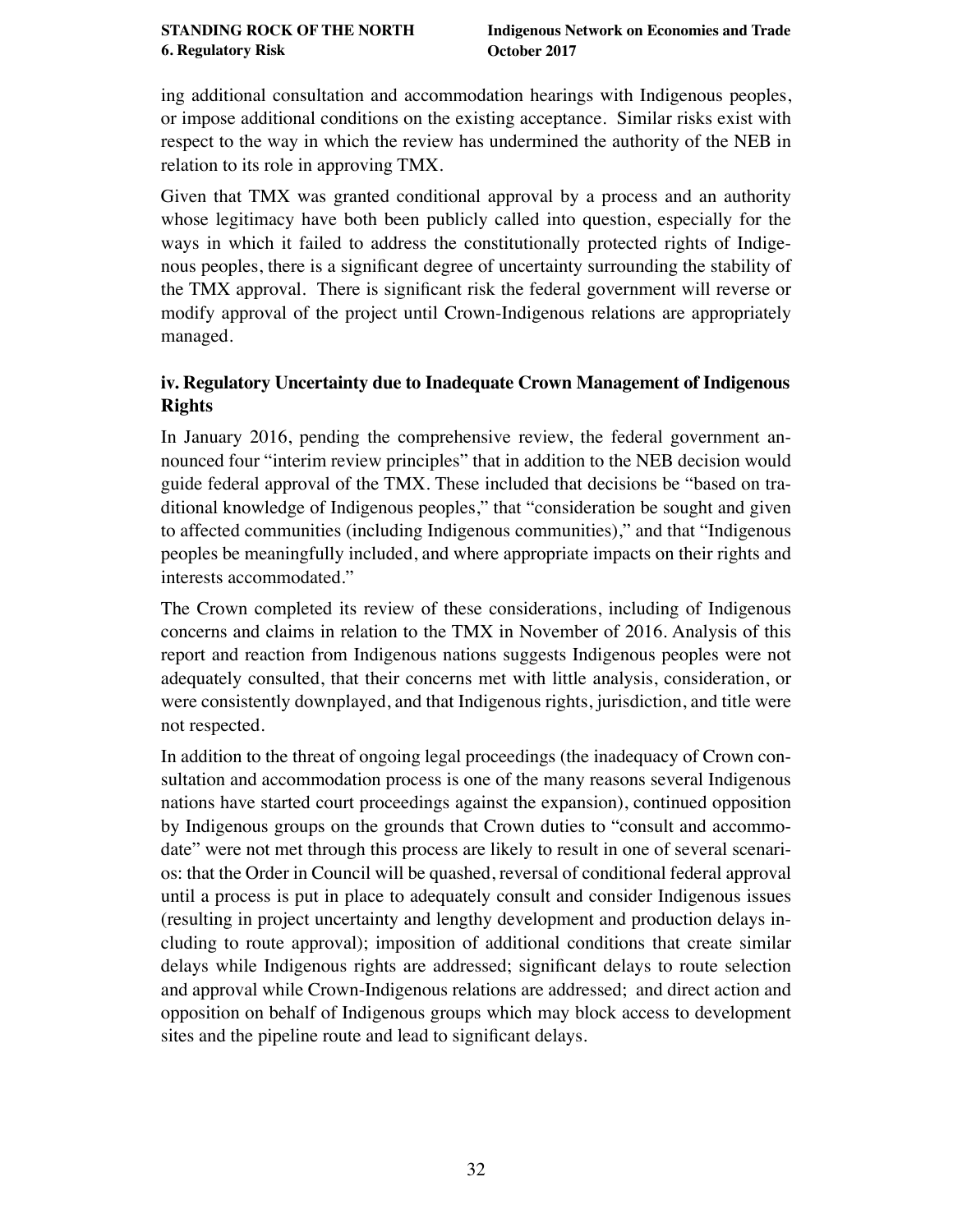# 7. Climate Risk

<span id="page-32-0"></span>The Kinder Morgan Trans Mountain Expansion depends for proftability on an expansionary pattern of crude oil fows from the tar sands. Without this trajectory, the pipeline will be further devalued and the capital will be lost. The cost of tar sands expansion will be felt by future generations. This cost will be borne by communities downstream to the tar sands and in the Athabasca region, but also in global carbon emissions released that could devastate communities around the world.

At the United Nations Climate Change Conference meeting in Paris (COP21) in 2015, Canada joined numerous countries supporting an aspirational goal of limiting global climate change to a target of 1.5 degrees above pre-industrial temperatures. To meet this goal, Canada must commit to reducing emissions by 90-95 percent over the next 15 years.42 The Kinder Morgan Trans Mountain Expansion will have the opposite effect of decreasing carbon emissions at a time when the survival of communities around the world is in peril.

Climate change is already affecting communities around the world and will continue to increase the severe weather patterns we are beginning to witness. Storms have increased in severity and will continue to intensify in regions, which can affect food, shelter, transportation, and health provisions for societies throughout the globe. Access to water resources will also be affected as drought results from extreme heat levels, and on the other extreme, fooding will increase, in some cases requiring widespread evacuation from cities, ports, and entire island nations.



Source: Parry, M. et al, "Millions at Risk: Defning critical climate change threats and targets," Discussion of the fgures from *Global Environment Change* 11:3(2001): 1-3.

<sup>42.</sup> Simon Donner, "**[What Do the Temperature Targets Mean for Canada?"](http://policyoptions.irpp.org/magazines/march-2016/what-do-the-temperature-targets-mean-for-canada/)** *Policy Options*, March 29, 2016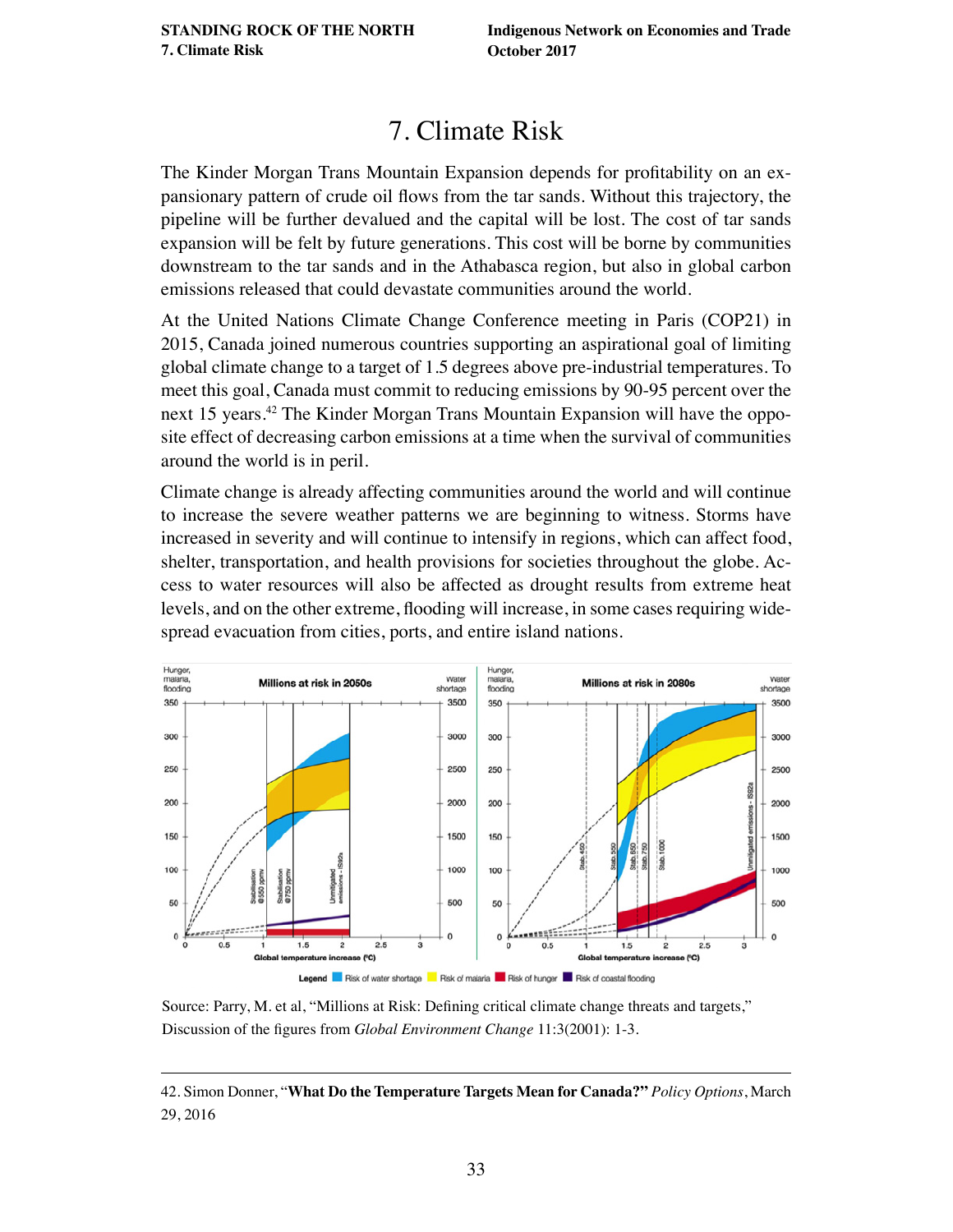Meanwhile, Canada's commitment to transition to a low-carbon economy puts fossil fuel assets and infrastructure at a risk of devaluation. As a recent report concludes: "As climate policy action, rapid technological advances in renewables and peak demand for fossil fuels collide with abundant low cost supplies from the Middle East and Russia, stranded assets risk is increasing."43

The Governor of Bank of England, Mark Carney, spoke to Lloyd's of London in 2015, stating that serious fnancial risk was posed by climate change. Governor Carney warned investors that policies to address climate "would render the vast majority of reserves 'stranded'—oil, gas and coal that will be literally unburnable."<sup>44</sup> S&P Global warns that up to US\$2.2 trillion over the next decade will be wasted by fossil fuel companies due to stranded assets that require abandonment due to international action to limit climate change.45

In December 2016, the Task Force on Climate-Related Financial Disclosures published by the Financial Stability Board developed a framework of voluntary recommendations designed to provide "consistent climate-related fnancial risk disclosures for use by companies in providing information to investors, lenders, insurers, and other stakeholders."46 This publication was the culmination of several other high profle efforts to account for climate risk, including:

- International Integrated Reporting Framework published by the International Integrated Reporting Council;
- Global Standards for Sustainability Reporting published by the Global Reporting Initiative;
- Climate Risk Technical Bulletin published by the Sustainability Accounting Standards Board.

In response, Canadian security regulators pledged in March 2017 to undertake their own review of climate disclosure in Canada. In addition to existing disclosure requirements, it was reported that:

reporting issuers are required to disclose material risks in their periodic disclosure, including climate-related risks. In 2010, the CSA published CSA Staff Notice 51- 333 *Environmental Reporting Guidance*, which provided guidance to reporting issuers (other than investment funds) on existing continuous disclosure require

<sup>43.</sup> The BC Investment Management Corporation: Canada's Fossil-Fueled Pensions and the Climate Leadership Defcit, CCPA. See also: James Rowe, **["Black Swans and Black Gold,"](http://www.corporateknights.com/channels/climate-and-carbon/black-swans-and-black-gold-14642424/)** *Corporate Knights.* May 26, 2016

<sup>44.</sup> Mark Carney, **["Breaking the tragedy of the horizon: Climate Change and Financial Stability,"](https://www.youtube.com/watch?v=V5c-eqNxeSQ)**  *Lloyd's of London*, 29 September 2015.

<sup>45.</sup> S&P Global, **["Fossil fuel sector seen risking \\$2.2 trillion on stranded assets,"](https://www.platts.com/latest-news/natural-gas/london/fossil-fuel-sector-seen-risking-22-trillion-on-26288566)** London (Platts) 24 Nov 2015

<sup>46.</sup> Keith Stewart, **["Oil companies and the fnancial risk of climate change,"](http://policyoptions.irpp.org/fr/magazines/mars-2017/oil-companies-and-the-financial-risk-of-climate-change)** *Policy Options,* March 31, 2017